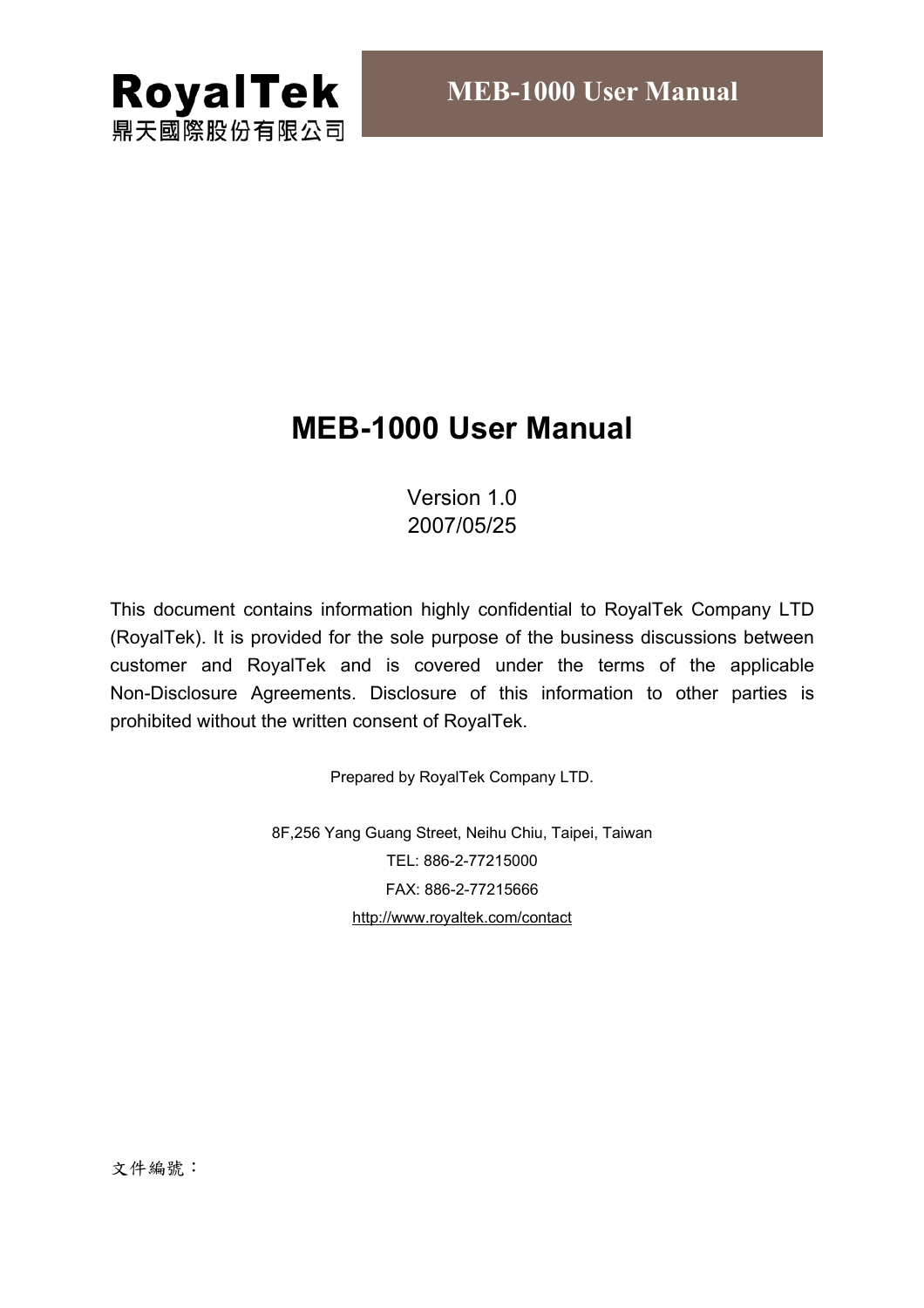

# **MEB-1000 User Manual**

## Index

| $\mathbf 1$ |      |  |  |  |  |  |
|-------------|------|--|--|--|--|--|
|             | 1.1  |  |  |  |  |  |
|             | 1.2  |  |  |  |  |  |
|             | 1.3  |  |  |  |  |  |
|             | 1.4  |  |  |  |  |  |
|             | 1.5  |  |  |  |  |  |
|             | 1.6  |  |  |  |  |  |
|             | 1.7  |  |  |  |  |  |
|             | 1.8  |  |  |  |  |  |
|             | 1.9  |  |  |  |  |  |
|             | 1.10 |  |  |  |  |  |
|             | 1.11 |  |  |  |  |  |
| 2           |      |  |  |  |  |  |
|             | 2.1  |  |  |  |  |  |
| 3           |      |  |  |  |  |  |
| 4           |      |  |  |  |  |  |
| 5           |      |  |  |  |  |  |
| 6           |      |  |  |  |  |  |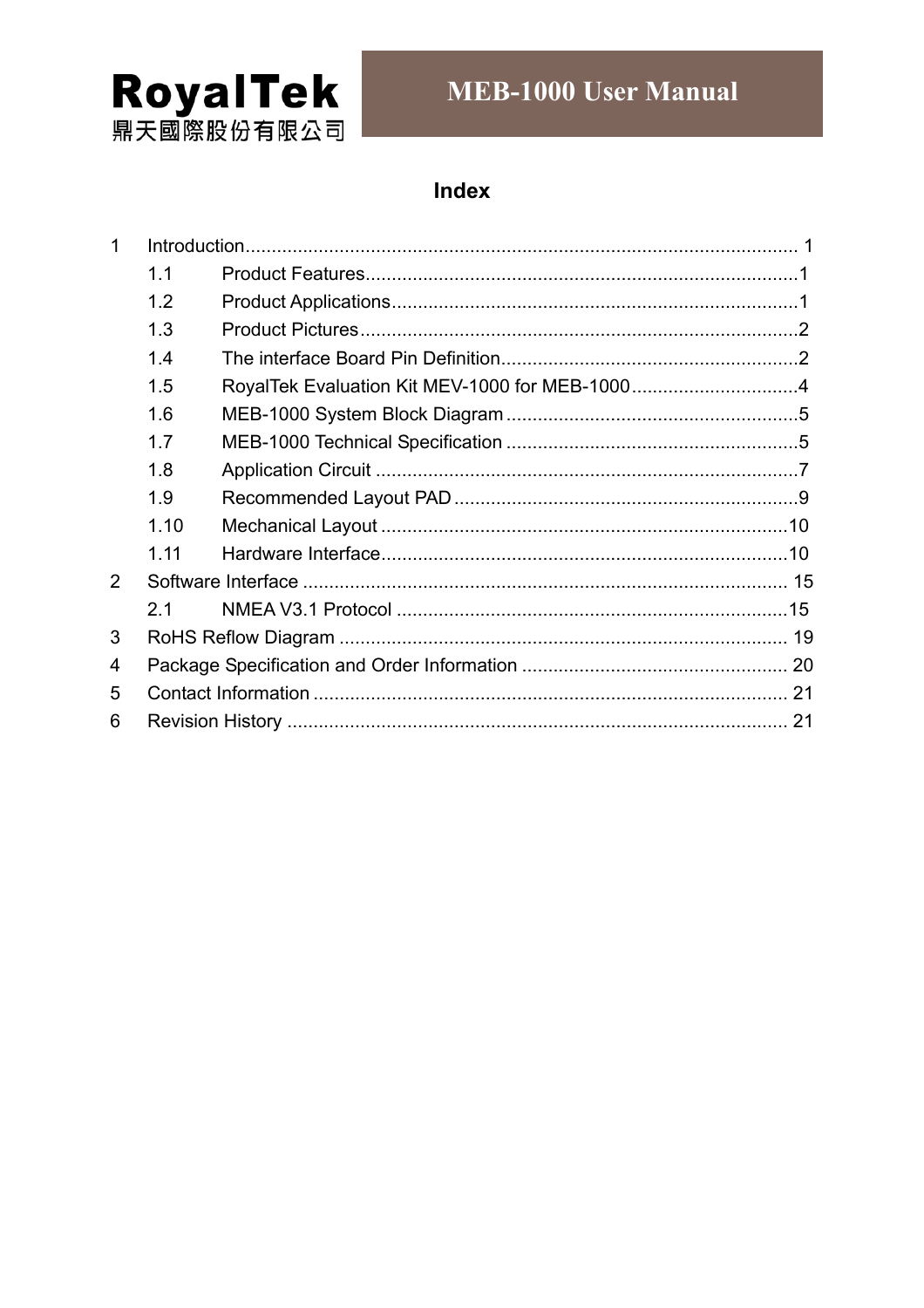

## **Table Index**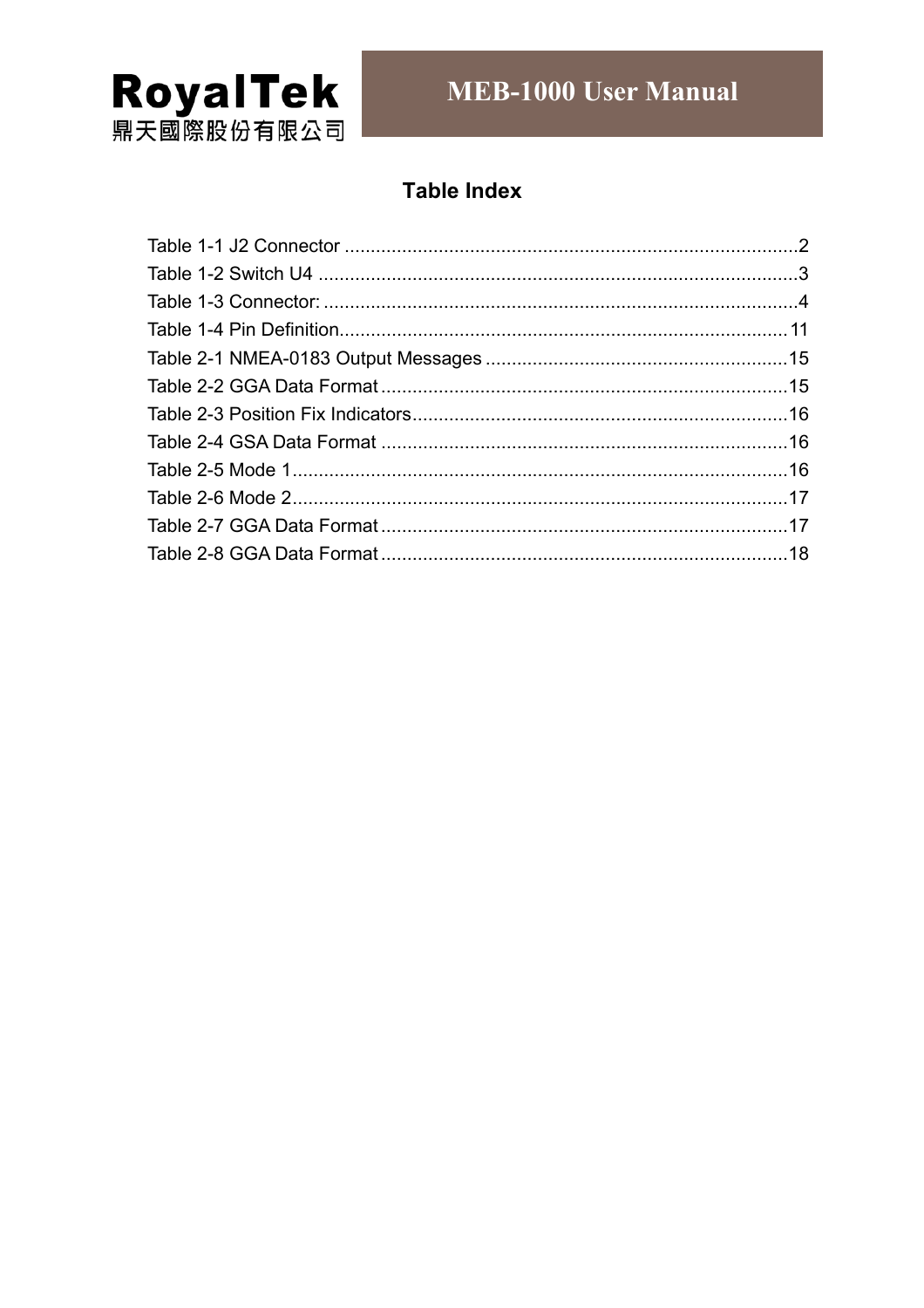

# **Figure Index**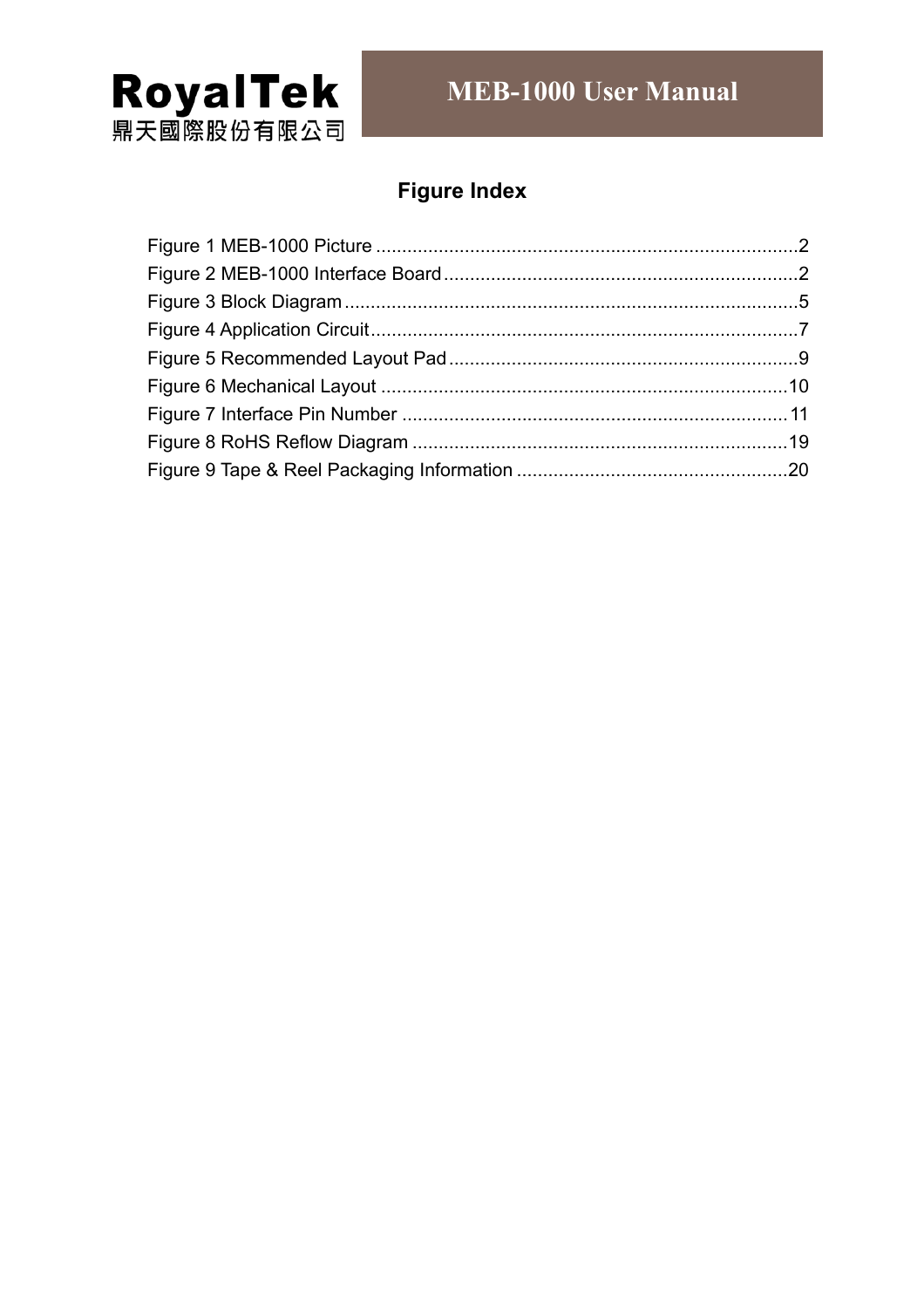

# **1 Introduction**

**RoyalTek** 

鼎天國際股份有限公司

RoyalTek MEB-1000 small form factor board is the newest generation of RoyalTek GPS module. The module is powered by MediaTek MT3301 and MT3179. RoyalTek proprietary navigation technology that provides you with stable and accurate navigation data. The smallest form factor and miniature design is the best choice to be embedded in a device such as portable navigation device, personal locator, speed camera detector and vehicle locator.

#### **1.1 Product Features**

- $\div$  32 parallel channels
- $\diamond$  SMT type with stamp holes
- $\div$  High quality stereo audio output
- $\div$  TCXO design
- $\div$  0.1 second reacquisition time
- $\Diamond$  NMEA-0183 compliant protocol/ customize protocol
- $\Diamond$  Enhanced algorithm for navigation stability
- $\Diamond$  Excellent sensitivity for urban canyon and foliage environments.
- $\lozenge$  DGPS (WAAS, EGNOS) support
- $\Diamond$  Auto recovery while RTC crashes

#### **1.2 Product Applications**

- $\Diamond$  Automotive navigation
- $\Diamond$  Personal positioning and navigation
- $\Leftrightarrow$  Marine navigation
- $\Leftrightarrow$  Timing application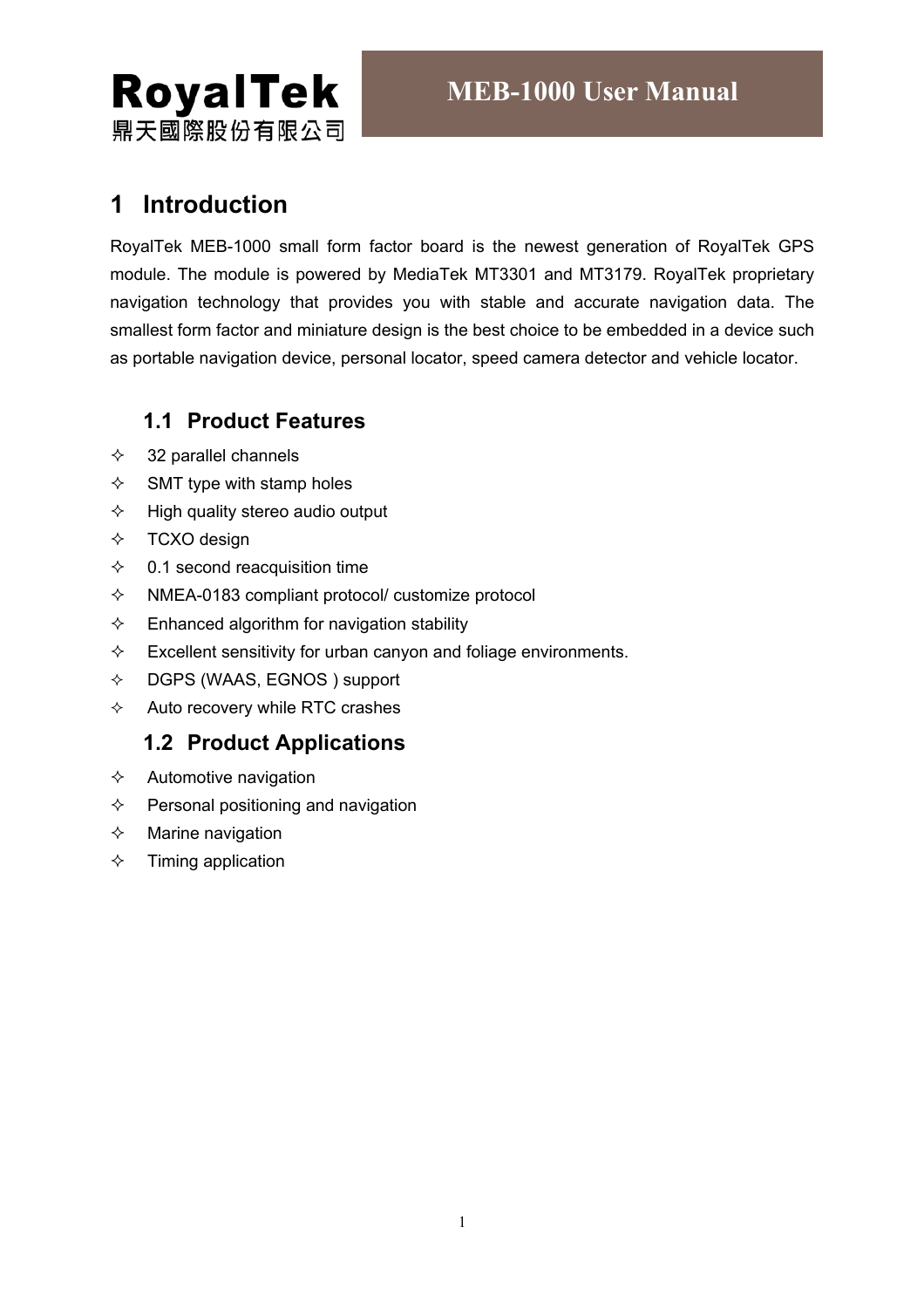

## **1.3 Product Pictures**

**pin1** 

**(1) MEB-1000**



**Figure 1 MEB-1000 Picture** 

### **(2) MEB-1000 Interface board**



**Figure 2 MEB-1000 Interface Board** 

## **1.4 The interface Board Pin Definition**

#### **Table 1-1 J2 Connector**

| Pin # | Signal Name  I/O | Description               | <b>Characteristics</b> |
|-------|------------------|---------------------------|------------------------|
|       | <b>ANTPWR</b>    | DC Supply Voltage Output  | 3.3V±5%                |
|       | <b>NC</b>        |                           |                        |
| Ι3    | <b>VBAT</b>      | <b>RTC Backup Battery</b> | $DC + 1.6 \sim +3.6V$  |
|       |                  | Supply                    |                        |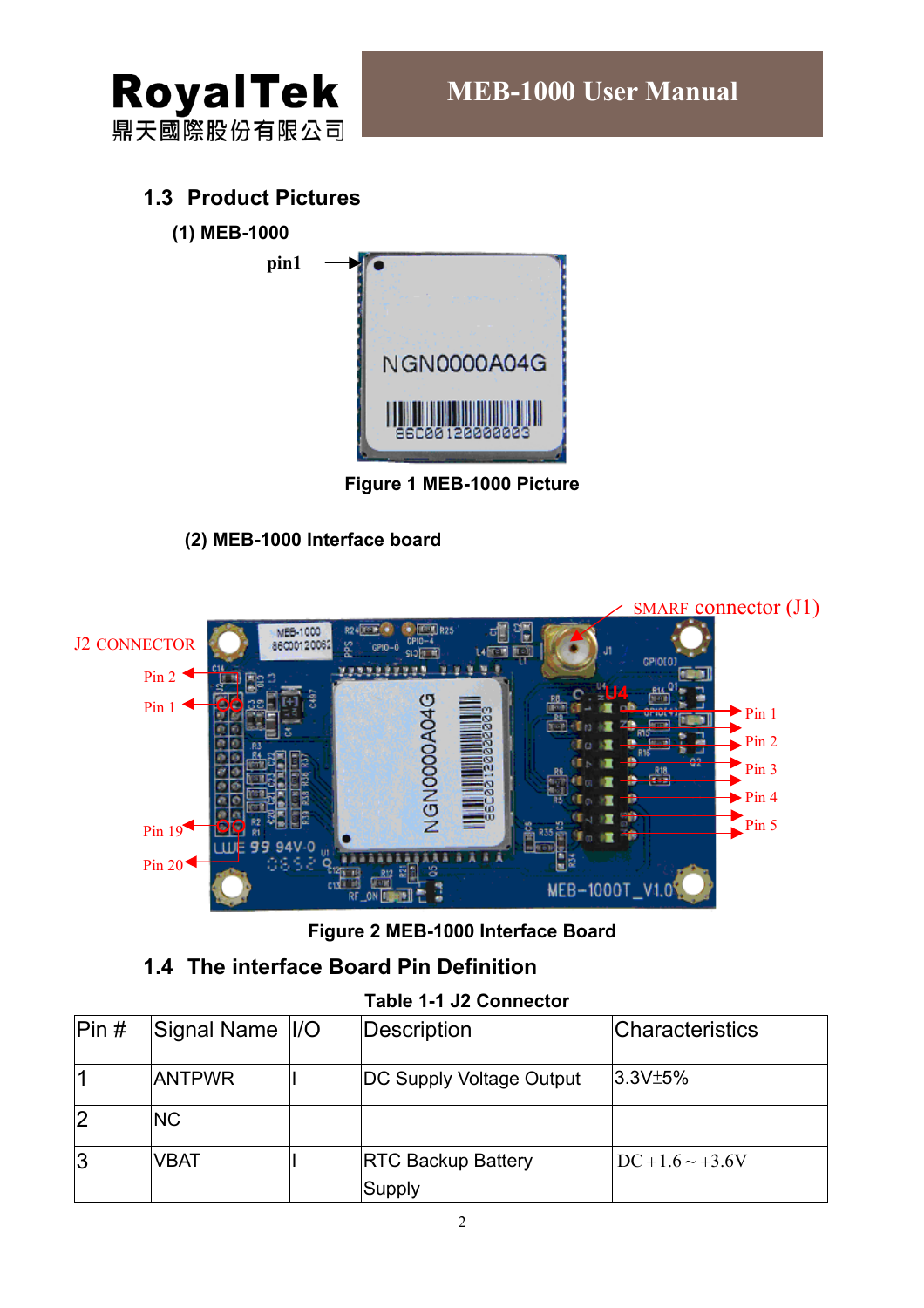# **RoyalTek** 鼎天國際股份有限公司

4 VCC | DC Supply Voltage Output 3.3V±5%<br>5 Reset | External Reset Signal Reset | Reset | External Reset Signal 6 NC  $7$  NC 8 | NC 9 NC 10 | NC 11 TX0 O Serial Port 0 12 RX0 | Serial Port 0 13 NC 14 TX1 O Serial Port 1 15 RX1 | Serial Port 1 16 NC 17 NC 18 GND G Reference Ground 19 Time Mark | O | One pulse per second 20 GND G Reference Ground

#### **Table 1-2 Switch U4**

| Pin#           | Signal Name 0/1 | <b>Description</b>                   | <b>Characteristics</b> |
|----------------|-----------------|--------------------------------------|------------------------|
|                | GPIO-0          | GPIO input/output                    | Switch:                |
|                |                 |                                      | 0:Low 1:High CMOS      |
|                |                 |                                      | <b>TTL Level</b>       |
| $\overline{2}$ | GPIO-4          | GPIO input/output                    | Switch:                |
|                |                 |                                      | 0:Low 1:High CMOS      |
|                |                 |                                      | <b>TTL Level</b>       |
| $\overline{3}$ | N.C             |                                      |                        |
| $\overline{4}$ | N.C             |                                      |                        |
| 5              | GPS 3V3         | Power supply for GPS section Switch: |                        |
|                |                 |                                      | 1: DC 3.3V<br>0:Low    |
|                |                 |                                      | output                 |
| 6              | N.C             |                                      |                        |
| $\overline{7}$ | N.C             |                                      |                        |
| $\overline{8}$ | RF Bias         | RF Bias voltage switch               | 0: open. No voltage    |
|                |                 |                                      | provide antenna.       |
|                |                 |                                      | 1:Provide 2.85V to     |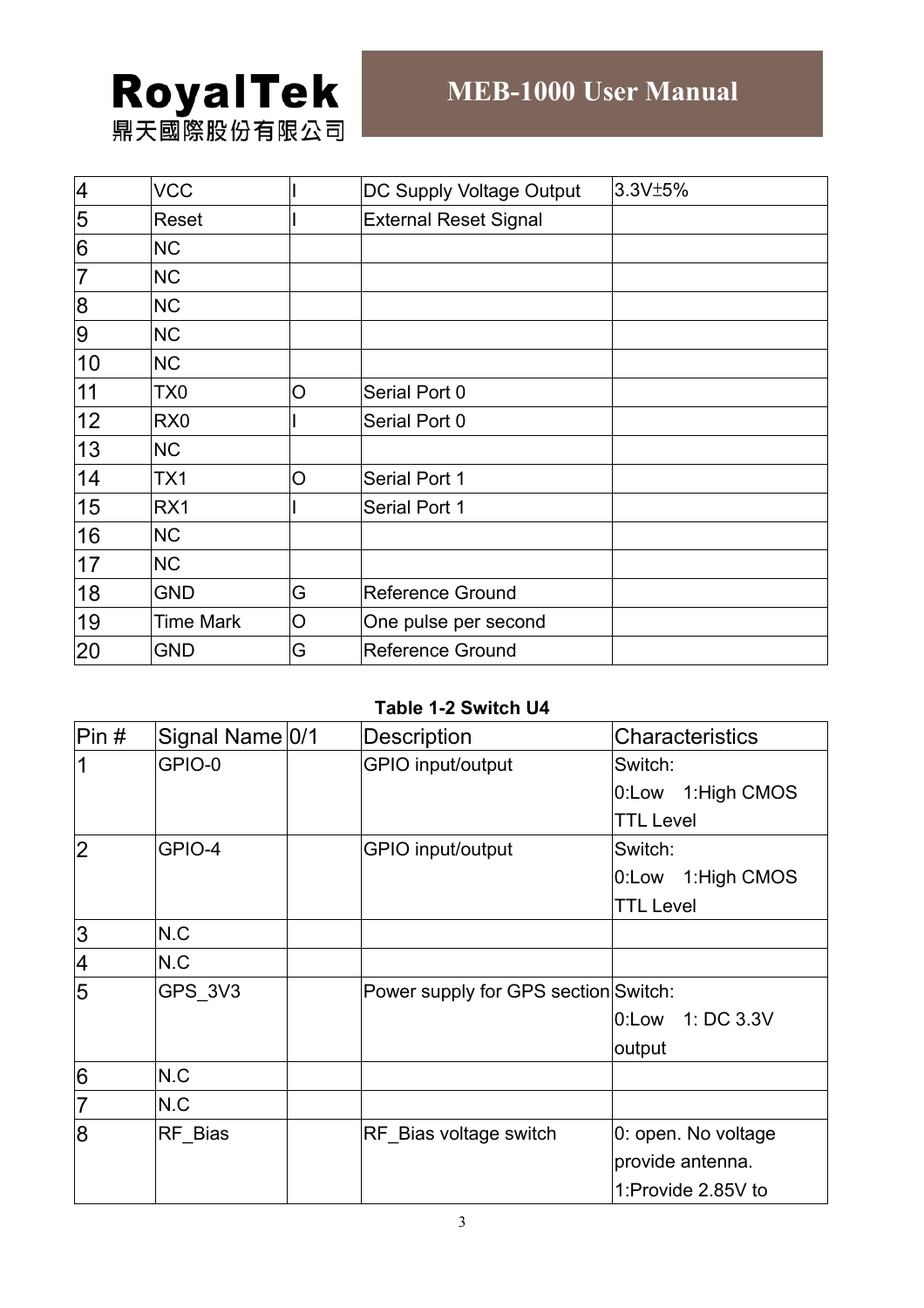

| . |  |
|---|--|
|---|--|

#### **Table 1-3 Connector:**

| $\text{Pin}\,\text{\#}$ | Description              | <b>Characteristics</b> |
|-------------------------|--------------------------|------------------------|
| ′ ل <sub>ا</sub>        | <b>IGPS RF Connector</b> | 1575.42MHz             |

# **1.5 RoyalTek Evaluation Kit MEV-1000 for MEB-1000**

(Please refer to RoyalTek Evaluation Kit MEV-1000 for MEB-1000 Operational Manual for more information)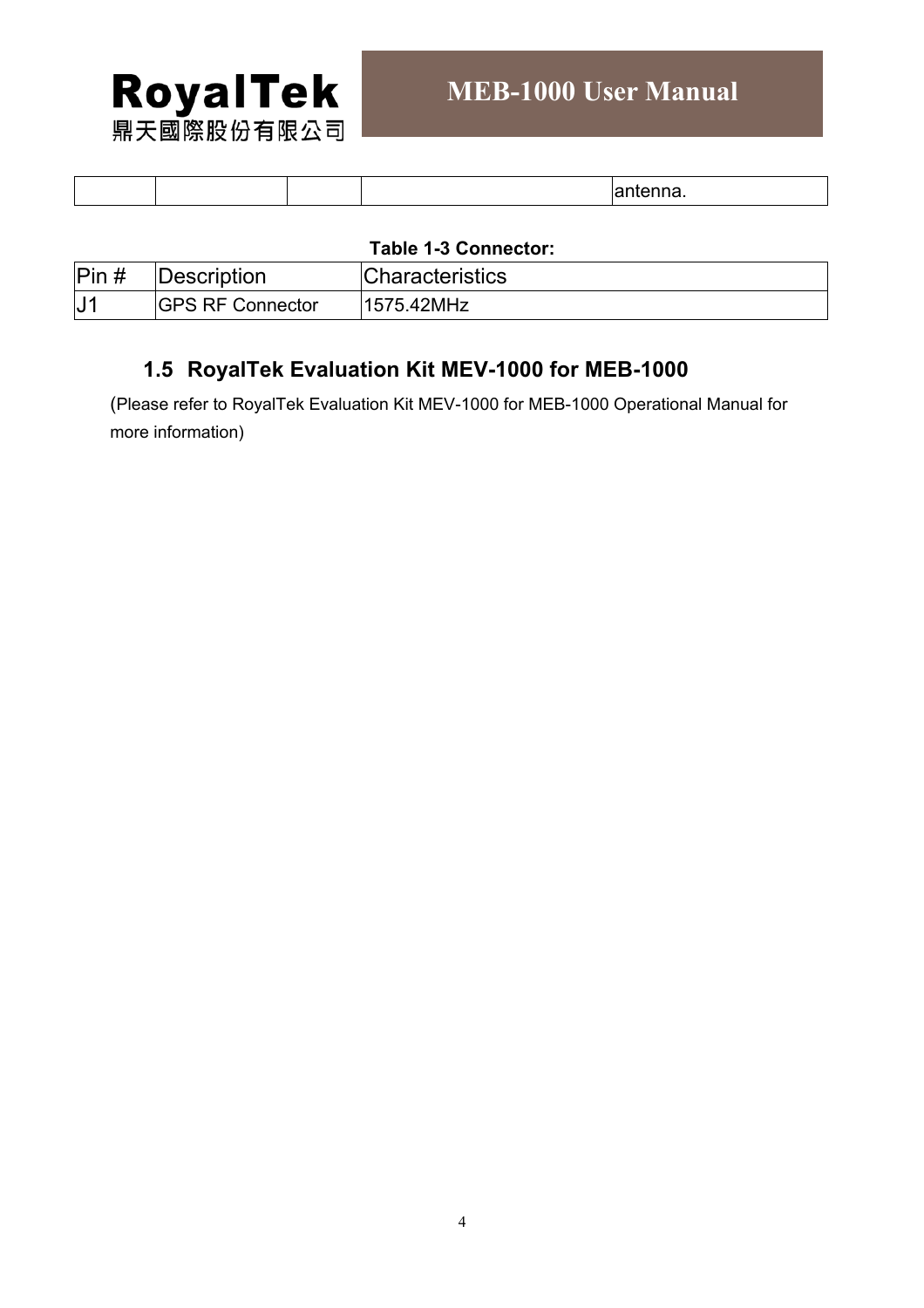

## **1.6 MEB-1000 System Block Diagram**

#### **System block diagram description:**

- (1) External antenna.
- (2) 4 Mega bits flash memory
- (3) 31 pin I/O pin

**Antenna** 

#### **RFIC** Host **BBIC** MT3179 PC. MT3301 Т RTC<br>Xtal тсхо Flash Memory(8/16bit) (max 8Mbit)



# **1.7 MEB-1000 Technical Specification**

#### **Impedance**:**50Ω**

| <b>No</b>           | <b>Function</b>           | <b>Specification</b>                   |  |  |
|---------------------|---------------------------|----------------------------------------|--|--|
| <b>GPS receiver</b> |                           |                                        |  |  |
| 1                   | Chipset                   | MediaTek MT3179 (RF)& MT3301 (Digital) |  |  |
| $\mathbf{2}$        | Frequency                 | L1 1575.42MHz.                         |  |  |
| 3                   | Code                      | C.A. Code.                             |  |  |
| 4                   | Channels                  | 32                                     |  |  |
| 5                   | Sensitivity (Acquisition) | $-130$ d $Bm$ .                        |  |  |
| 6                   | Cold start                | (open sky)<br>36 sec                   |  |  |
| 7                   | Warm start                | (open sky)<br>35 sec                   |  |  |
| 8                   | Hot start                 | (open sky)<br>1 sec                    |  |  |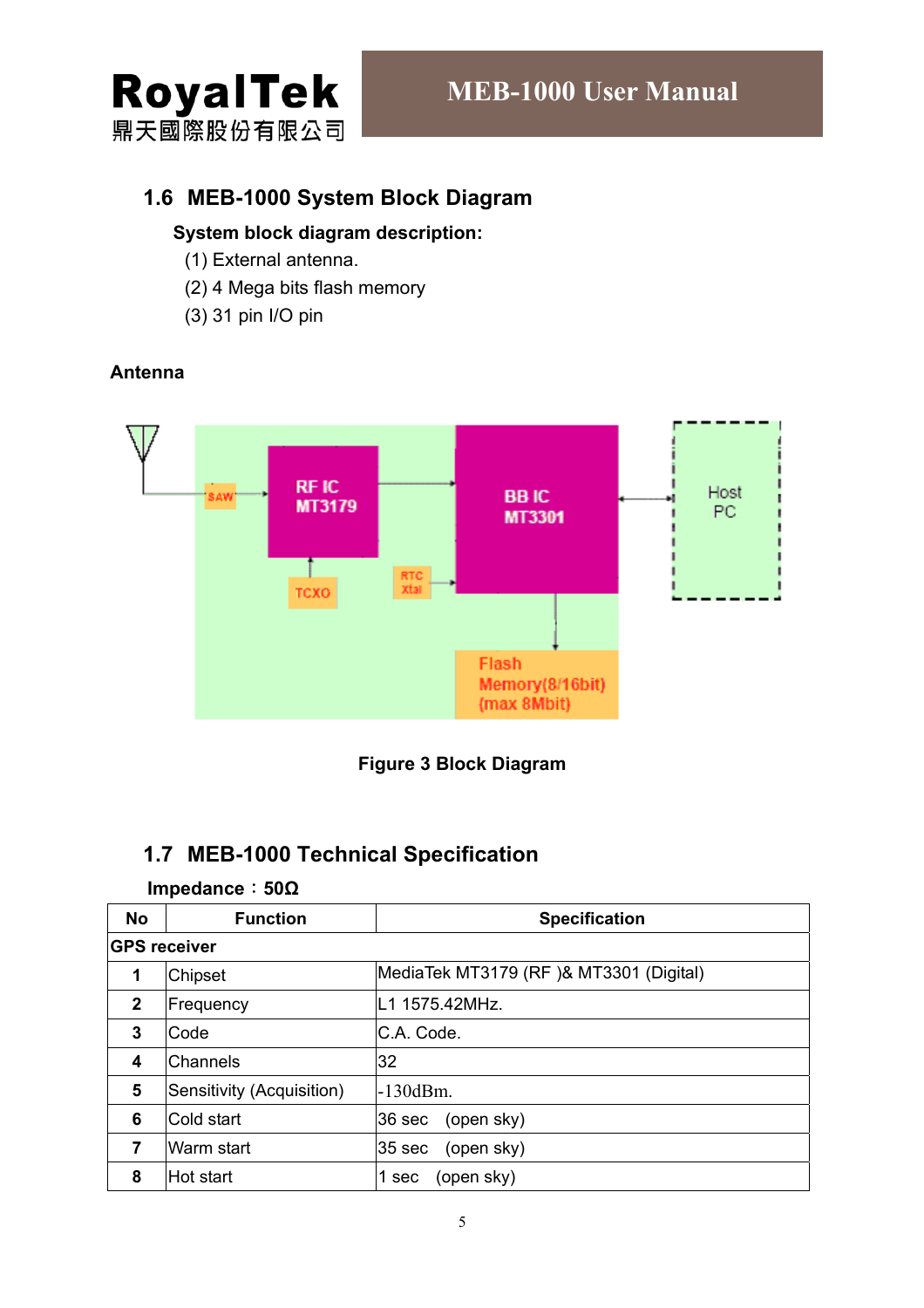# **RoyalTek**<br>鼎天國際股份有限公司

# **MEB-1000 User Manual**

| 9         | Reacquisition                  | $1sec$                                                        |  |  |
|-----------|--------------------------------|---------------------------------------------------------------|--|--|
| 10        | Position accuracy              | 3 meters 2D RMS(w/o aid)                                      |  |  |
| 11        | Maximum altitude               | 18000 m                                                       |  |  |
| 12        | Maximum velocity               | 515 m/s                                                       |  |  |
| 13        | Trickle power mode             | N/A                                                           |  |  |
| 14        | Update rate                    | 1Hz                                                           |  |  |
| 15        | <b>Testability</b>             | N/A                                                           |  |  |
| 16        | Protocol setup                 | It can store the protocol setup in the SRAM and Flash memory. |  |  |
| 17        | <b>DGPS</b>                    | 1.WAAS, EGNOS                                                 |  |  |
|           |                                | 2.RTCM protocol                                               |  |  |
| Interface |                                |                                                               |  |  |
| 18        | LNA                            | No LNA                                                        |  |  |
| 19        | II/O Pin                       | 31pin                                                         |  |  |
|           | <b>Mechanical requirements</b> |                                                               |  |  |
| 20        | Weight                         | ≤3.5g                                                         |  |  |
|           | <b>Power consumption</b>       |                                                               |  |  |
| 21        | Vcc                            | DC 3.3 ±5%                                                    |  |  |
| 22        | Current                        | GPS:                                                          |  |  |
|           |                                | <65mA@3.3V (ACQ w/o ext. Antenna)                             |  |  |
|           |                                | < 40mA@3.3V (Tracking w/o ext. Antenna)                       |  |  |
|           | Environment                    |                                                               |  |  |
| 23        | Operating temperature          | -30 $\sim$ 85 $^\circ$ C                                      |  |  |
| 24        | Storage temperature            | -40 $\sim$ 85 $^\circ$ C                                      |  |  |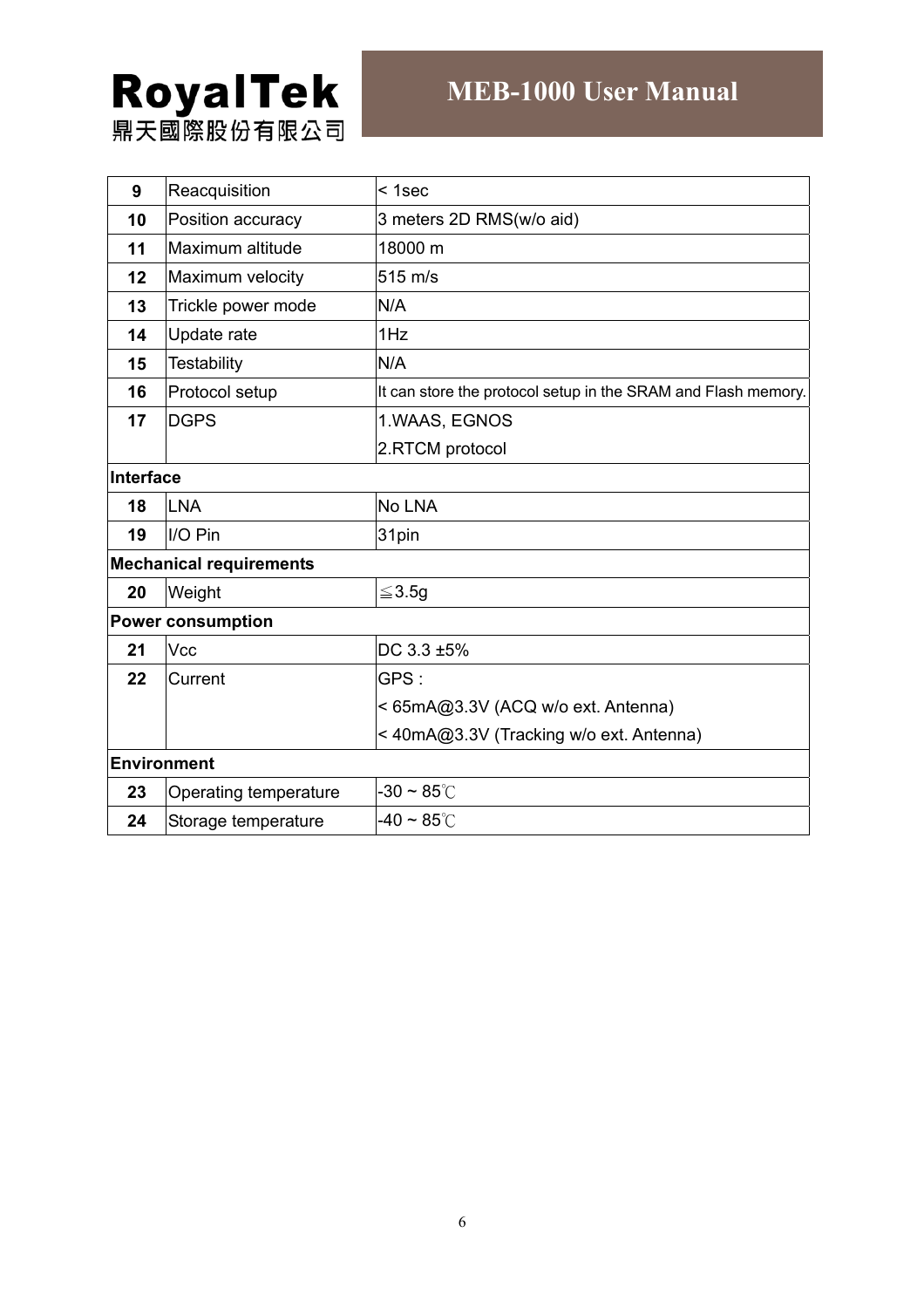

# **1.8 Application Circuit**



#### **Figure 4 Application Circuit**

#### **Note:**

#### **(1) Serial Interface:**

- (Ⅰ)The TXA & RXA pin is recommended to connect to serial resistance(220  $\Omega$ ) and pull up (10K $\Omega$ ). It can increase the stability of serial data.
- $(\Pi)$ The TXB & RXB pin is recommended to connect to serial resistance(220  $\Omega$ ) and pull up (10K $\Omega$ ), if use the DGPS output.

If no use DGPS output, it don't connect anything.

#### **(2) Backup Battery:**

It's recommended to connect a backup battery to V\_RTC\_3V3. In order to enable the warm start and hot start features of the GPS receiver. If you don't intend to use a backup battery, connect this pin to GND or open. If you use backup battery, should be add a bypassing capacitor (10uF) at V RTC 3V3 pin. It can reduce noise and increase the stability.

#### **(3) GPS\_RF\_IN:**

Connecting to the antenna has to be routed on the PCB. The transmission line must to controlled impedance to connect RF\_IN to the antenna or antenna connector of your choice. (Impedance  $50\Omega$ )

#### **(4) Power:**

Connect V\_GPS\_3V3 pin to DC 3.3V. The power supply must add bypassing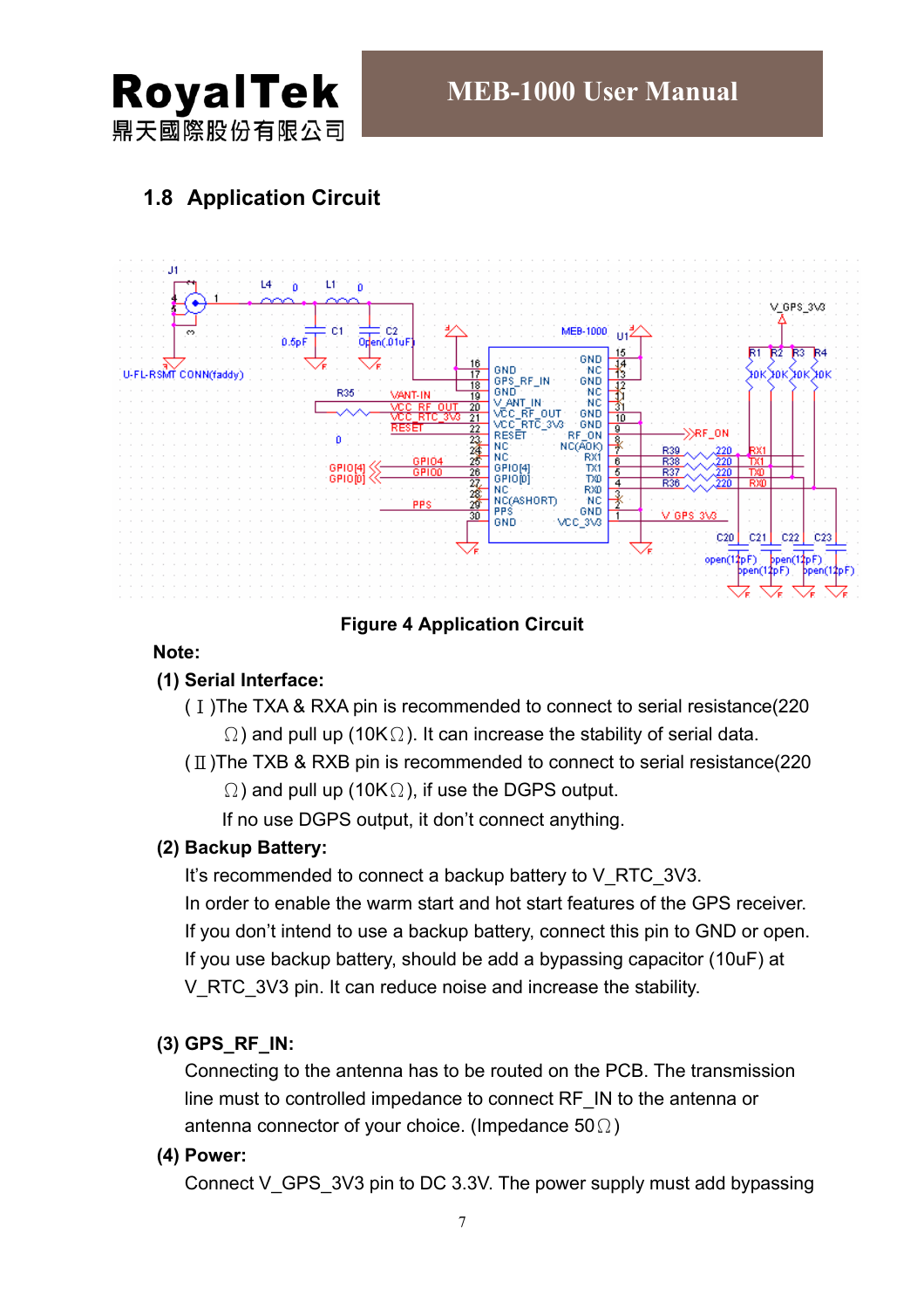**RoyalTek** 鼎天國際股份有限公司

> capacitor(10uF and 1uF).It can reduce the Noise from power supply and increase power stability.

#### **(5) Active antenna bias voltage:**

The Vcc\_RF\_OUT pin(pin 20) is provide voltage 2.85V. If you use active antenna, you can connect this pin to  $V$  ANT IN pin (pin 19) to provide bias voltage of active antenna. The bias voltage will be through GPS\_RF\_IN pin to provide active antenna bias voltage from Vcc\_RF\_OUT pin. If your bias voltage of active antenna isn't 2.85V, you can input bias voltage to V\_ANT\_IN pin (pin 19). And input bias voltage of you need. The input bias voltage will through GPS\_RF\_IN pin to provide active antenna bias voltage from V\_ANT\_IN pin.

PS:

(1) The maximum power consumption of active antenna is about 100mW.

(2) Suggest input gain > 20dB  $\cdot$  and NF < 1.5 dB  $\cdot$ 

#### **(6) GPIO:**

The GPIO pin is recommended to connect to serial resistance(220 $\Omega$ ), if use the GPIO function.

If no use GPIO function, it don't connect anything.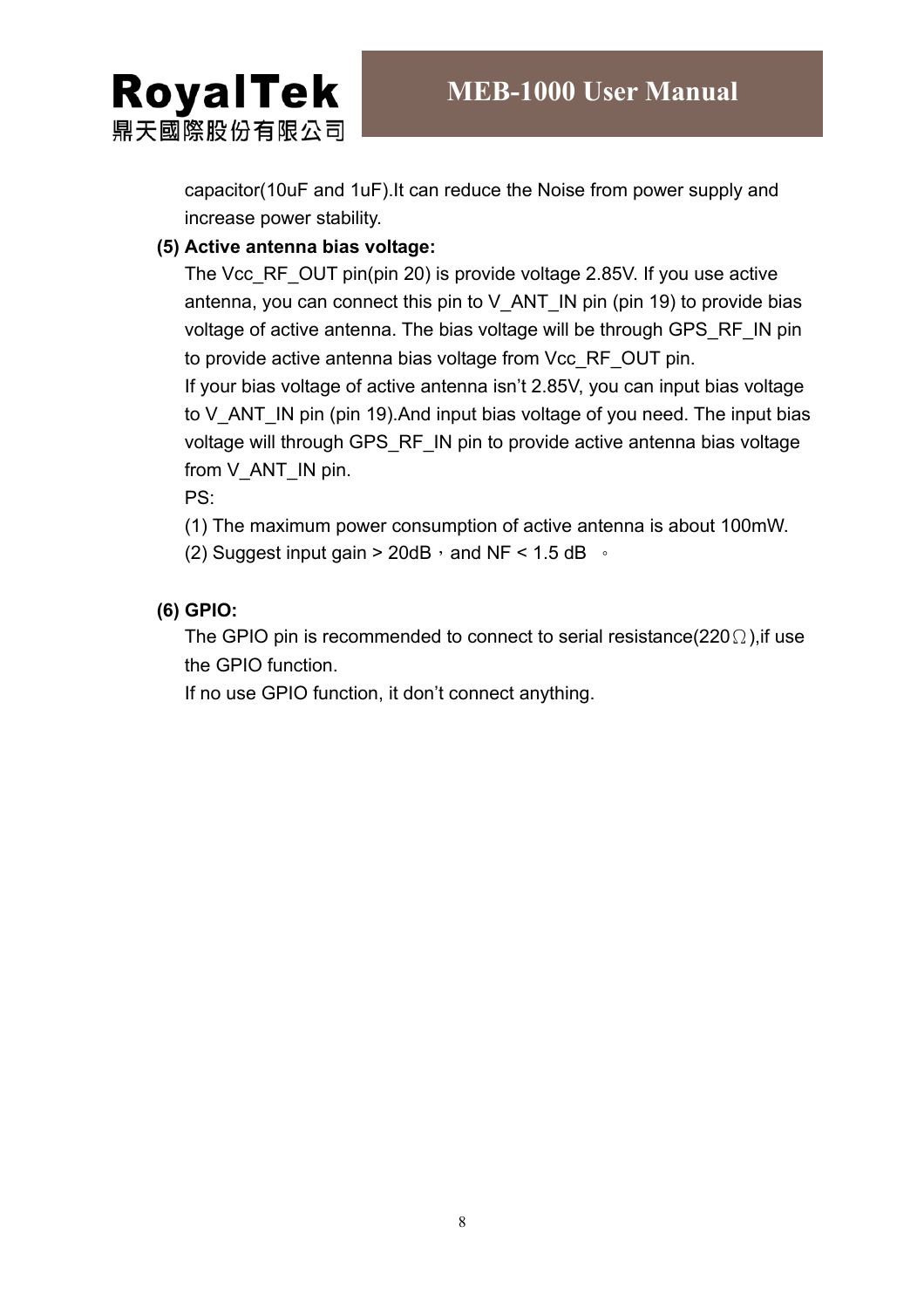

## **1.9 Recommended Layout PAD**



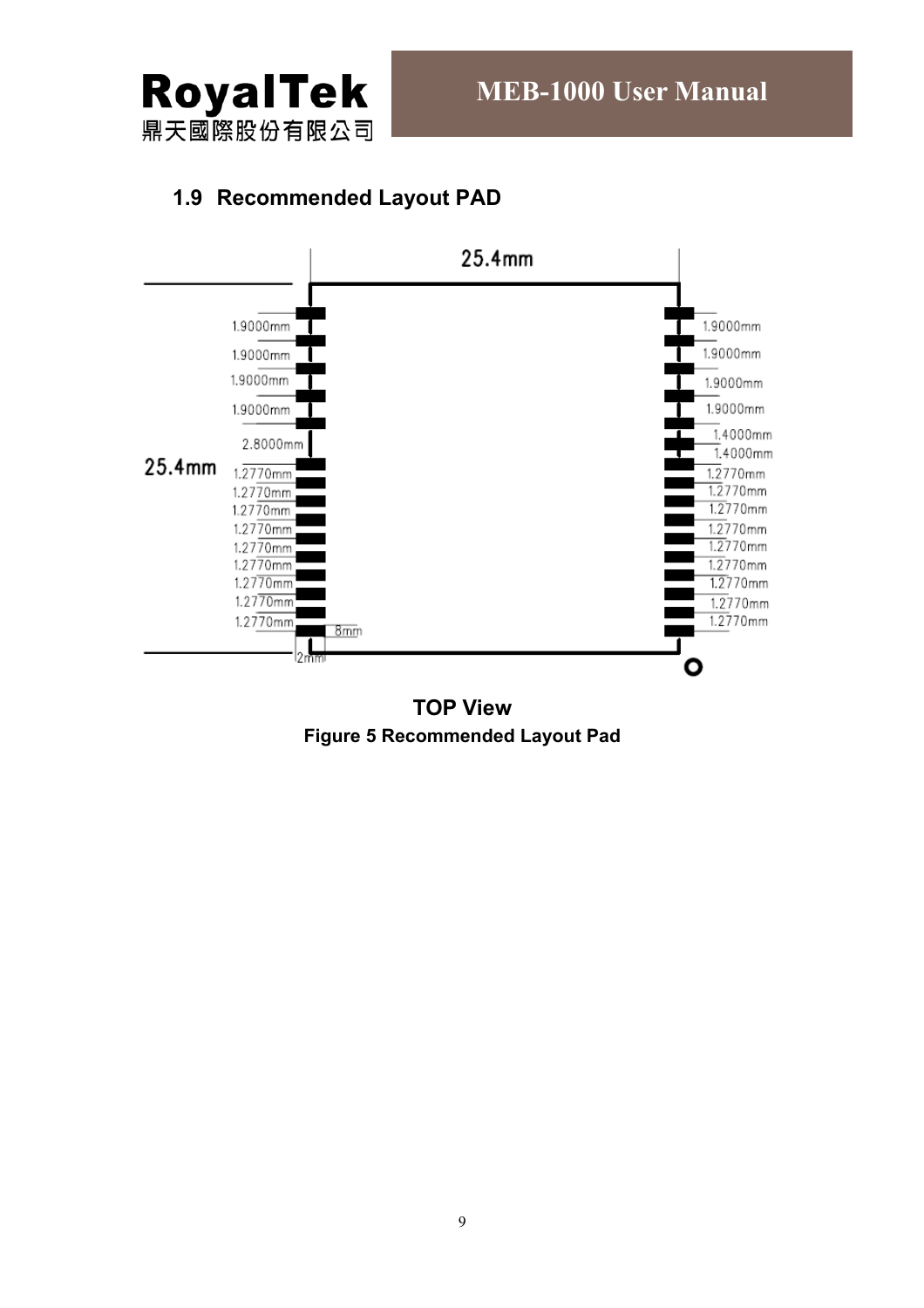

# **1.10 Mechanical Layout**



**Unit**:**mm** 

**Figure 6 Mechanical Layout** 

#### **1.11 Hardware Interface**

Interface Pin Number: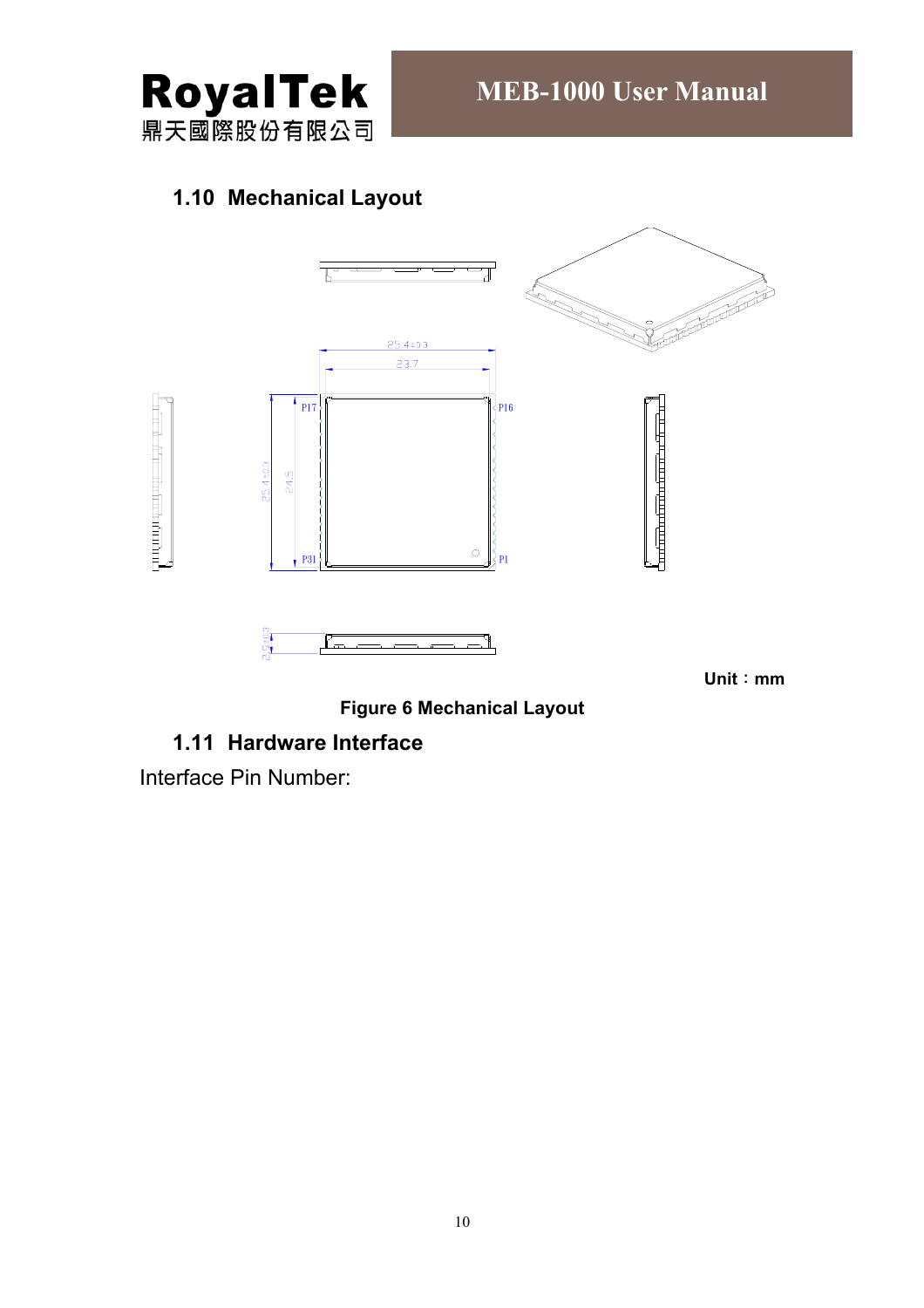

|     |              | IF W     |            |                 |
|-----|--------------|----------|------------|-----------------|
| P16 | <b>GND</b>   | MEB-1000 | GND        | P <sub>15</sub> |
| P17 | GPS_RF_IN    |          | N.C        | P14             |
| P18 | GND          |          | GND        | P <sub>13</sub> |
| P19 | V_ANT_IN     |          | N.C        | P12             |
| P20 | VCC_RF_OUT   |          | N.C        | P11             |
|     |              |          | N.C        | P31             |
| P21 | V_RTC_3V3    |          | GND        | P <sub>10</sub> |
| P22 | <b>RESET</b> |          | RF_ON      | P9              |
| P23 | N.C          |          | N.C        | P8              |
| P24 | N.C          |          | <b>RXB</b> | P7              |
| P25 | GPIO[4]      |          | TXB        | P6              |
| P26 | GPIO[0]      |          | TXA        | P <sub>5</sub>  |
| P27 | N.C          |          | <b>RXA</b> | <b>P4</b>       |
| P28 | N.C          |          | N.C        | P3              |
| P29 | PPS          |          | GND        | P <sub>2</sub>  |
| P30 | <b>GND</b>   |          | V_GPS_3V3  | P <sub>1</sub>  |
|     |              |          |            |                 |

#### **Figure 7 Interface Pin Number**

|  |  | Table 1-4 Pin Definition |
|--|--|--------------------------|
|--|--|--------------------------|

| Pin #          | Signal Name | 1/O | Description      | Characteristics                                        |
|----------------|-------------|-----|------------------|--------------------------------------------------------|
| 1              | V GPS 3V3   | L   | <b>DC Supply</b> | DC +3.3V $\pm$ 5%                                      |
|                |             |     | Voltage input    |                                                        |
| 2              | <b>GND</b>  | G   | Ground           | Reference Ground                                       |
| $\overline{3}$ | N.C         |     |                  |                                                        |
| 4              | <b>RXA</b>  |     | Serial port A    | $3.6V \ge V_H \ge 2V$ $-0.3V \le V_H \le 0.8V$         |
| 5              | <b>TXA</b>  | O   | Serial port A    | $3.15V \ge V_{OH} \ge 2.4V - 0.3V \le V_{OL} \le 0.4V$ |
| 6              | TXB         | O   | Serial port B    | $3.15V \ge V_{OH} \ge 2.4V - 0.3V \le V_{OH} \le 0.4V$ |
| $\overline{7}$ | <b>RXB</b>  |     | Serial port B    | $3.6V \ge V_{H} \ge 2V$ $-0.3V \le V_{H} \le 0.8V$     |
| 8              | N.C         |     |                  |                                                        |
| l9             | RF ON       | O   | Indicates power  | $V_{OH} = 2.85V$<br>$V_{OL} = 0V$                      |
|                |             |     | state of RF part |                                                        |
| 10             | <b>GND</b>  | G   | Ground           | Reference Ground                                       |
| 11             | N.C         |     |                  |                                                        |
| 12             | N.C         |     |                  |                                                        |
| 13             | <b>GND</b>  | G   | Ground           | Reference Ground                                       |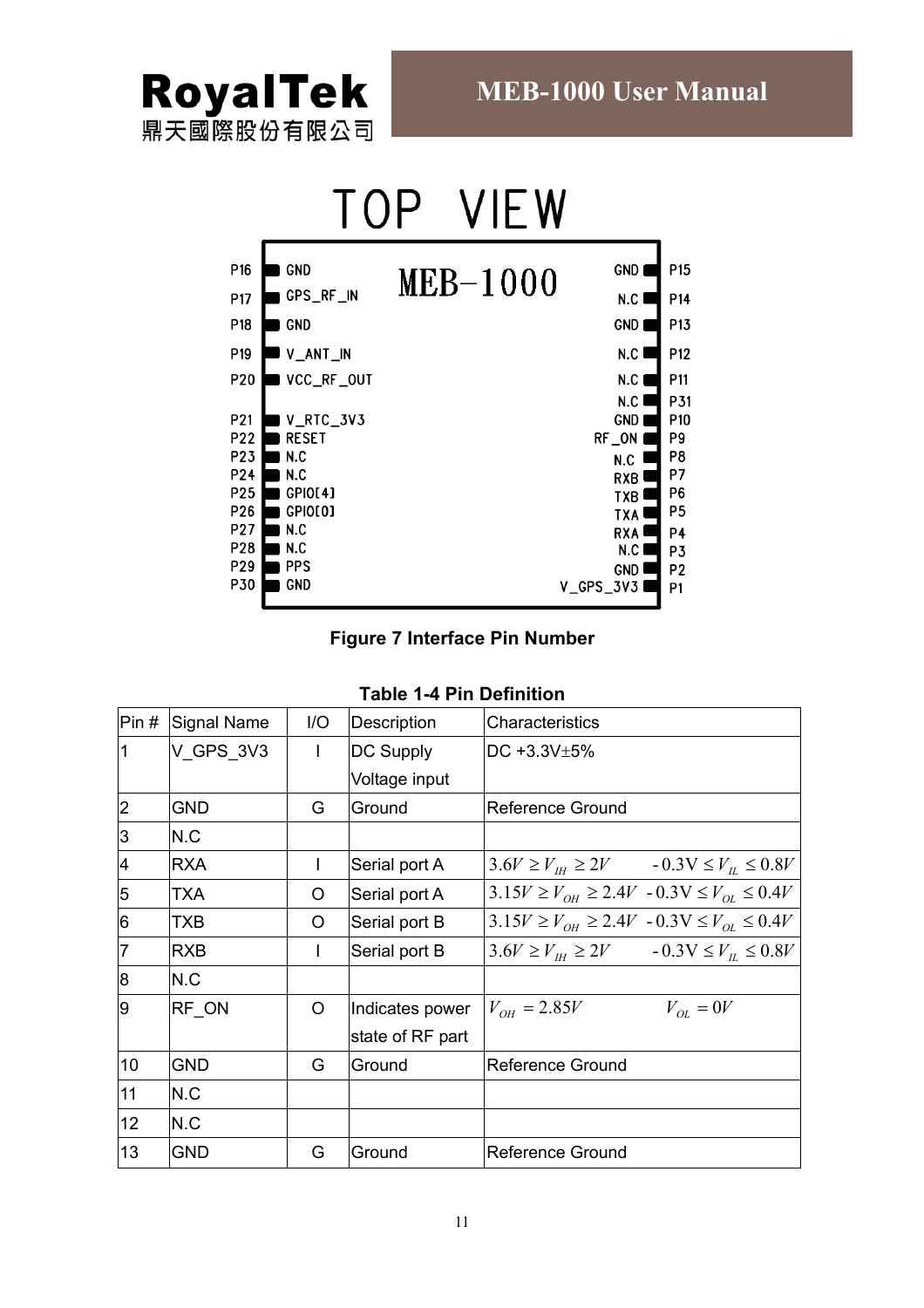# **RoyalTek** 鼎天國際股份有限公司

| 14 | N.C        |     |                       |                                                                 |
|----|------------|-----|-----------------------|-----------------------------------------------------------------|
| 15 | <b>GND</b> | G   | Ground                | Reference Ground                                                |
| 16 | <b>GND</b> | G   | Ground                | <b>Reference Ground</b>                                         |
| 17 | GPS_RF_IN  | I   |                       | GPS Signal input 50 $\Omega$ @1.57542GHz                        |
| 18 | <b>GND</b> | G   | Ground                | <b>Reference Ground</b>                                         |
| 19 | V_ANT_IN   | L   | <b>Active Antenna</b> | Receiving DC power supply for active                            |
|    |            |     | Bias voltage          | antenna bias.                                                   |
| 20 | VCC_RF_OUT | O   | <b>Supply Antenna</b> | $V_0 = 2.85V \pm 5\%$                                           |
|    |            |     | Bias voltage          | Current<35mA                                                    |
| 21 | V_RTC_3V3  | T   | Backup voltage        | $DC + 1.6 \sim +3.6V$                                           |
|    |            |     | supply                | Current $\leq 10$ uA                                            |
| 22 | Reset      | T   | <b>Reset (Active</b>  | $3.6V \ge V_H \ge 2V$ $-0.3V \le V_H \le 0.8V$                  |
|    |            |     | low)                  |                                                                 |
| 23 | N.C        |     |                       |                                                                 |
| 24 | N.C        |     |                       |                                                                 |
| 25 | GPIO4      | I/O |                       | General purpose $3.6V \ge V_H \ge 2V$ - $0.3V \le V_H \le 0.8V$ |
|    |            |     | I/O                   | $3.15V \ge V_{OH} \ge 2.4V - 0.3V \le V_{OL} \le 0.4V$          |
| 26 | GPIO0      | 1/O |                       | General purpose $3.6V \ge V_H \ge 2V$ $-0.3V \le V_H \le 0.8V$  |
|    |            |     | I/O                   | $3.15V \ge V_{OH} \ge 2.4V - 0.3V \le V_{OL} \le 0.4V$          |
| 27 | N.C        |     |                       |                                                                 |
| 28 | N.C        |     |                       |                                                                 |
| 29 | <b>PPS</b> | O   | One pulse per         | $3.15V \ge V_{OH} \ge 2.4V - 0.3V \le V_{OL} \le 0.4V$          |
|    |            |     | second                |                                                                 |
| 30 | <b>GND</b> | G   | Ground                | <b>Reference Ground</b>                                         |
| 31 | N.C        |     |                       |                                                                 |

#### **V\_GPS\_3V3(+3.3V DC power Input)**

This is the DC power supply input pin for GPS system. It provides voltage to module.

#### **GND**

GND provides the ground .

#### **RXA**

This is the main receiver channel and is used to receive software commands to the board from PowerGPS software or from user written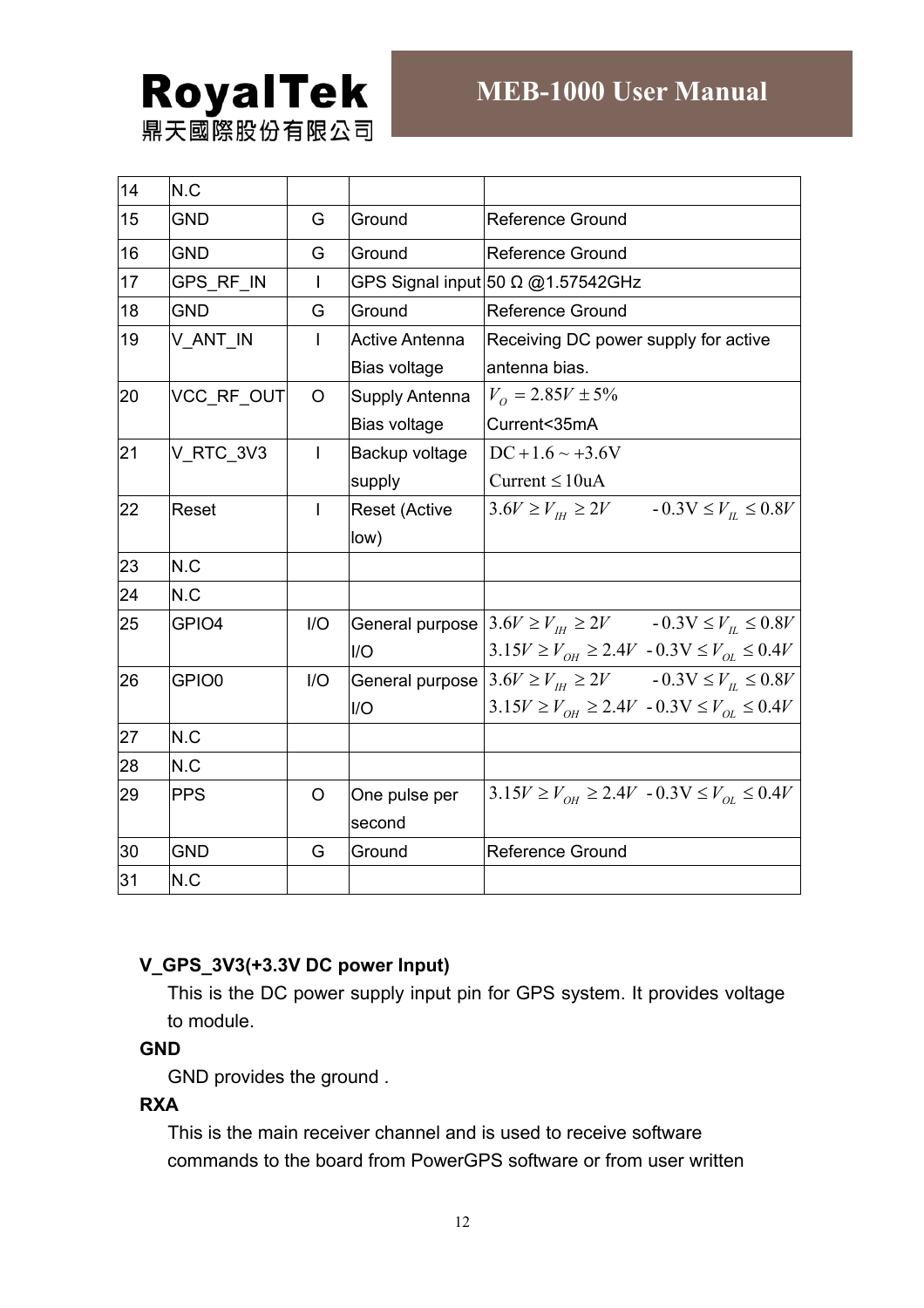software.

**RoyalTek** 

鼎天國際股份有限公司

#### **RXB**

This is the auxiliary receiving channel and is used to input differential corrections to the board to enable DGPS navigation.(Option)

#### **TXA**

This is the main transmitting channel and is used to output navigation and measurement data to PowerGPS or user written software.

#### **TXB**

For user's application (not currently used).

#### **RF\_ON**

This pin indicates state of RF voltage.

#### **GPS\_RF\_IN**

This pin receives GPS analog signal. The line on the PCB between the antenna(or antenna connector) has to be a controlled impedance line (Microstrip at 50Ω).

#### **V\_ANT\_IN**

This pin is reserved as external DC power supply input for active antenna.

If using 2.85V active antenna, pin 20 has to be connected to pin 19.

If using 3.3V or 5V active antenna ,this pin has to be connected to 3.3V or 5V power supply.

PS: The current must be  $\leq$  100mA and voltage  $\leq$  12V, if using external power supply.

#### **VCC\_RF\_OUT**

This pin can provide power 35mA@2.85V for active antenna.

#### **Reset**

This pin provides an active-low reset input to the board. It causes the board to reset and start searching for satellites. If not utilized, it may be left open.

#### **PPS**

This pin provides one pulse-per-second output from the board, which is synchronized to GPS time. This is not available in Trickle Power mode.

#### **V\_RTC\_3V3 (Backup battery )**

This is the battery backup input that powers the SRAM and RTC when main power is removed. Typical current draw is 10uA.

The supply voltage should be between 1.6V and 3.6V.

#### **GPIO Functions**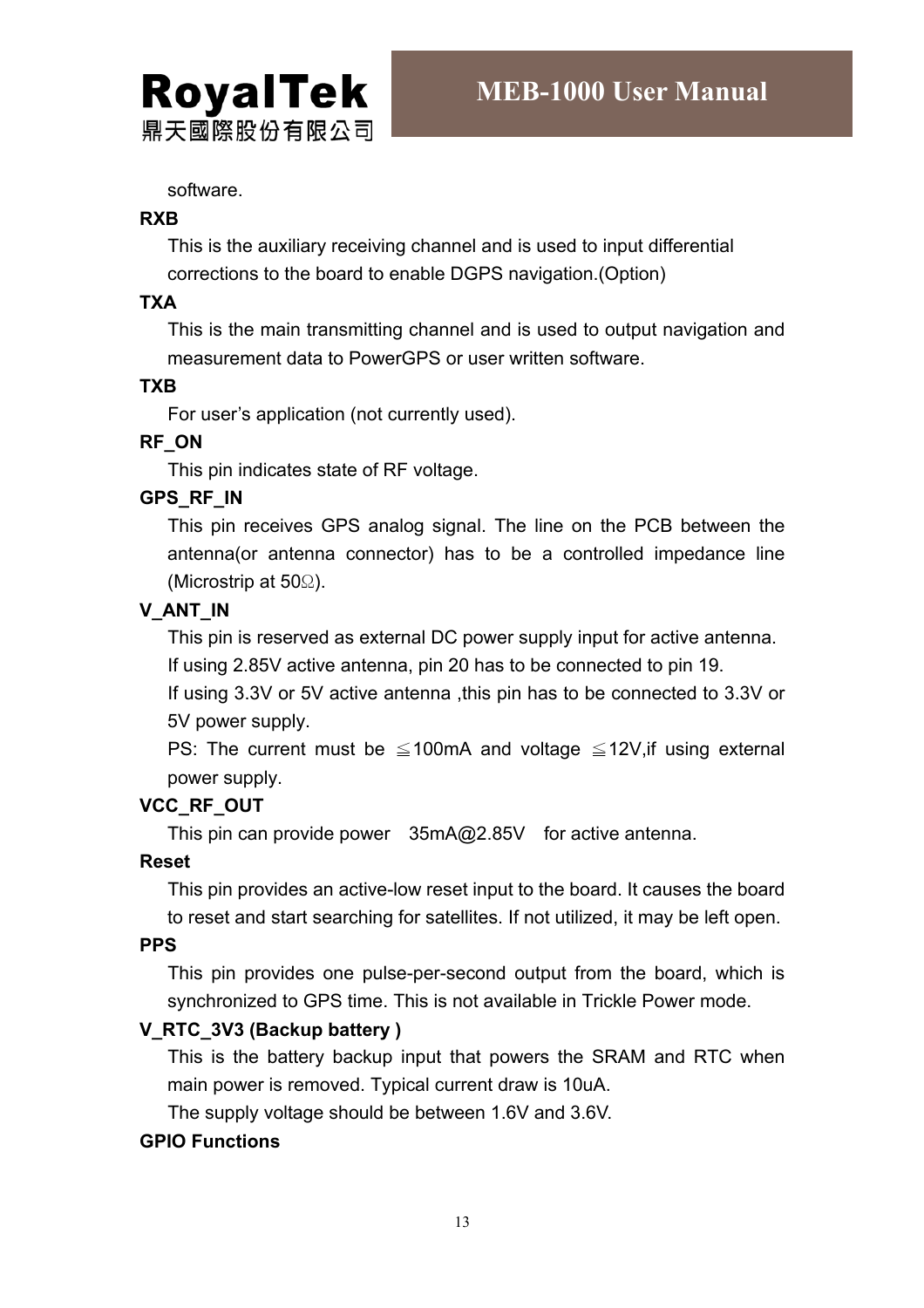

Several I/Os are connected to the digital interface connector for custom applications.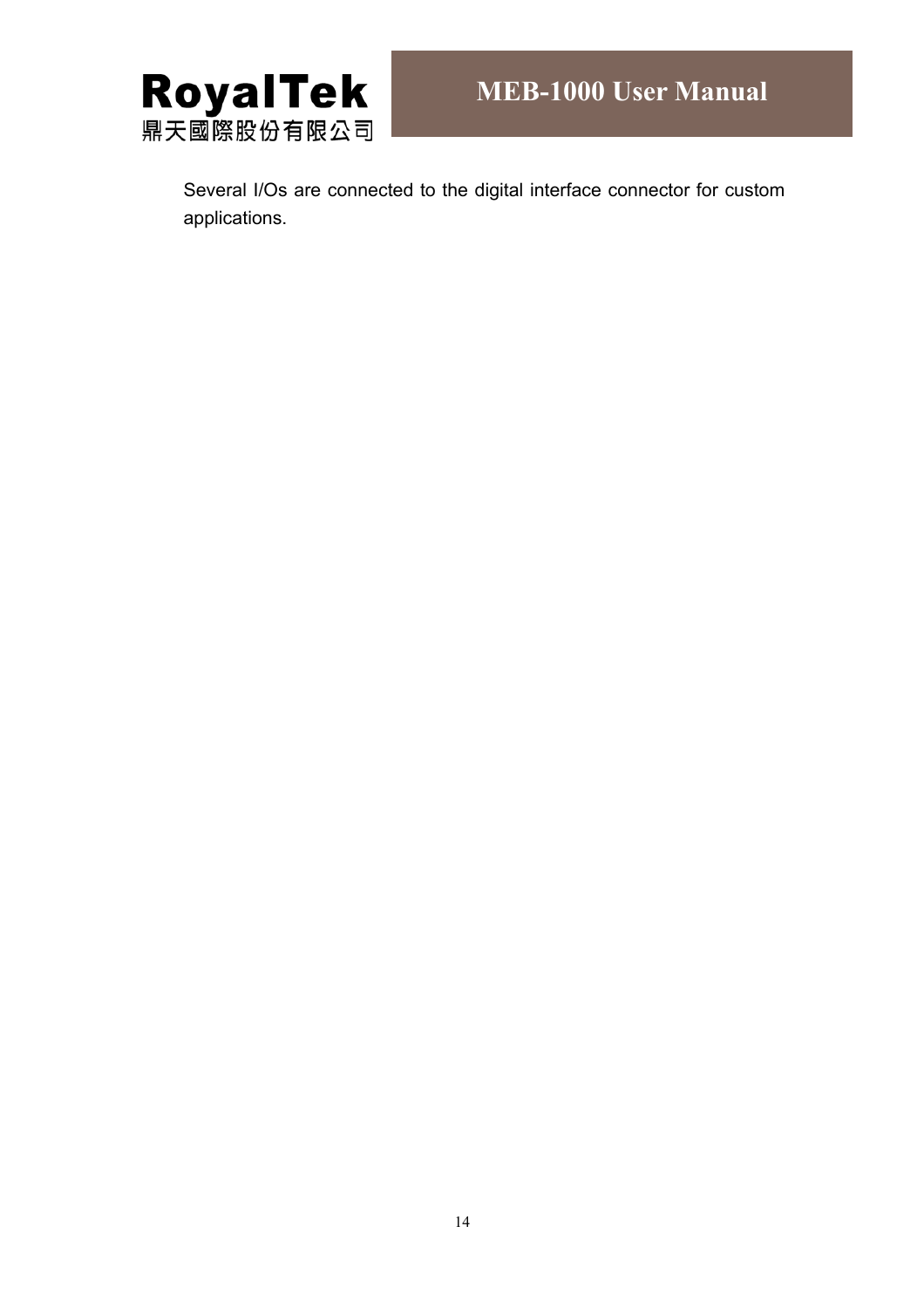鼎天國際股份有限公司

# **2 Software Interface**

# **2.1 NMEA V3.1 Protocol**

Its output signal level is TTL: 4800 bps (default), 8 bit data, 1 stop bit and no parity. It supports the following NMEA-0183

Messages: GGA, GSA, GSV, RMC .

NMEA Output Messages: the Engine board outputs the following messages as shown in Below:

| <b>NMEA Record</b> | <b>Description</b>                     |
|--------------------|----------------------------------------|
| GGA                | Global positioning system fixed data   |
| <b>GSA</b>         | <b>GNSS DOP and active satellites</b>  |
| GSV                | <b>GNSS</b> satellites in view         |
| RMC                | Recommended minimum specific GNSS data |

#### **Table 2-1 NMEA-0183 Output Messages**

#### **GGA-Global Positioning System Fixed Data**

Below table contains the values of the following example:

\$GPGGA, 161229.487, 3723.2475, N, 12158.3416, W, 1, 07, 1.0, 9.0, M, , , ,0000\*18

**Table 2-2 GGA Data Format** 

| <b>Name</b>             | <b>Example</b> | <b>Units</b> | <b>Description</b>     |
|-------------------------|----------------|--------------|------------------------|
| Message ID              | \$GPGGA        |              | GGA protocol header    |
| <b>UTC Position</b>     | 161229.48      |              | hhmmss.sss             |
|                         | 7              |              |                        |
| Latitude                | 3723.2475      |              | ddmm.mmmm              |
| N/S Indicator           | N              |              | N=north or S=south     |
| Longitude               | 12158.341      |              | Dddmm.mmmm             |
|                         | 6              |              |                        |
| E/W Indicator           | W              |              | E=east or W=west       |
| Position Fix Indicator  | 1              |              | See Table 2-1          |
| <b>Satellites Used</b>  | 07             |              | Range 0 to 12          |
| <b>HDOP</b>             | 1.0            |              | Horizontal Dilution of |
|                         |                |              | Precision              |
| <b>MSL Altitude</b>     | 9.0            | meters       |                        |
| <b>Units</b>            | M              | meters       |                        |
| <b>Geoid Separation</b> |                | meters       |                        |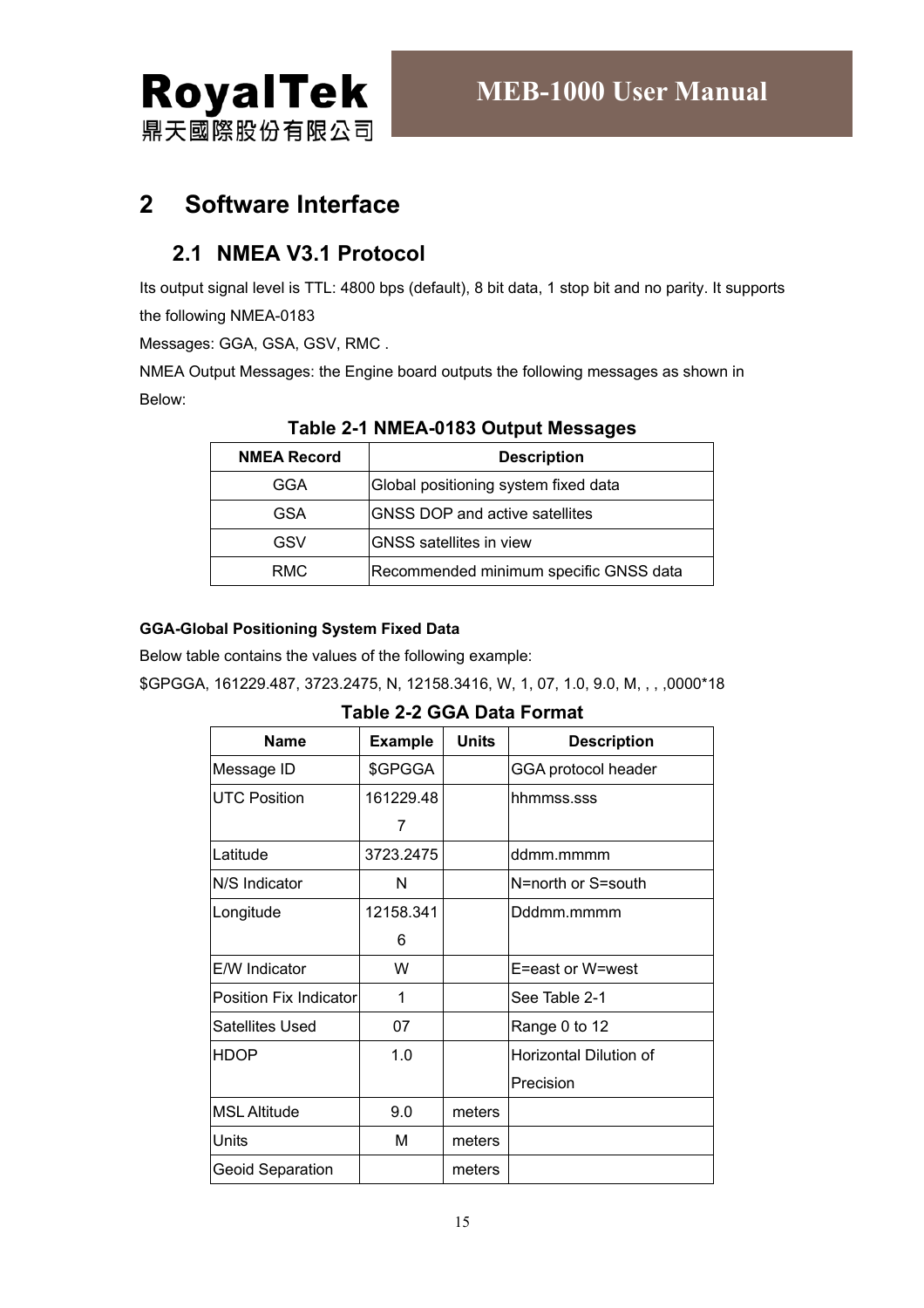# RoyalTek **鼎天國<u>際股份有限公</u>司**

# **MEB-1000 User Manual**

Units M M meters Age of Diff. Corr. second Null fields when DGPS is not used Diff. Ref. Station ID | 0000 Checksum | \*18  $\langle CR \rangle$   $\langle LF \rangle$   $\qquad$   $\qquad$   $\qquad$   $\qquad$  End of message termination

#### **Table 2-3 Position Fix Indicators**

| Value                                            | <b>Description</b>                    |  |  |  |
|--------------------------------------------------|---------------------------------------|--|--|--|
| 0                                                | IFix not available or invalid         |  |  |  |
| 1                                                | <b>IGPS SPS Mode, fix valid</b>       |  |  |  |
| 2                                                | Differential GPS, SPS Mode, fix valid |  |  |  |
| Not Supported GPS PPS Mode, fix valid<br>$3 - 5$ |                                       |  |  |  |
| 6<br>Dead Reckoning Mode, fix valid              |                                       |  |  |  |

#### **GSA-GNSS DOP and Active Satellites**

Below table contains the values of the following example:

\$GPGSA, A, 3, 07, 02, 26, 27, 09, 04, 15, , , , , , 1.8,1.0,1.5\*33

|  |  |  | Table 2-4 GSA Data Format |
|--|--|--|---------------------------|
|--|--|--|---------------------------|

| <b>Name</b>           | <b>Example</b> | <b>Units</b> | <b>Description</b>                      |  |  |  |
|-----------------------|----------------|--------------|-----------------------------------------|--|--|--|
| Message ID            | \$GPGSA        |              | GSA protocol header                     |  |  |  |
| Mode 1                | A              |              | See Table 4-2                           |  |  |  |
| Mode 2                | 3              |              | See Table 4-1                           |  |  |  |
| Satellite Used        | 07             |              | Sy on Channel 1                         |  |  |  |
| Satellite Used        | 02             |              | Sv on Channel 2                         |  |  |  |
|                       |                |              |                                         |  |  |  |
| Satellite Used        |                |              | Sy on Channel 12                        |  |  |  |
| <b>PDOP</b>           | 1.8            |              | Position Dilution of Precision          |  |  |  |
| <b>HDOP</b>           | 1.0            |              | <b>Horizontal Dilution of Precision</b> |  |  |  |
| <b>VDOP</b>           | 1.5            |              | Vertical Dilution of Precision          |  |  |  |
| Checksum              | *33            |              |                                         |  |  |  |
| $<$ CR $>$ $<$ LF $>$ |                |              | End of message termination              |  |  |  |

#### **Table 2-5 Mode 1**

| Value | <b>Description</b>       |  |
|-------|--------------------------|--|
|       | <b>Fix not available</b> |  |
|       |                          |  |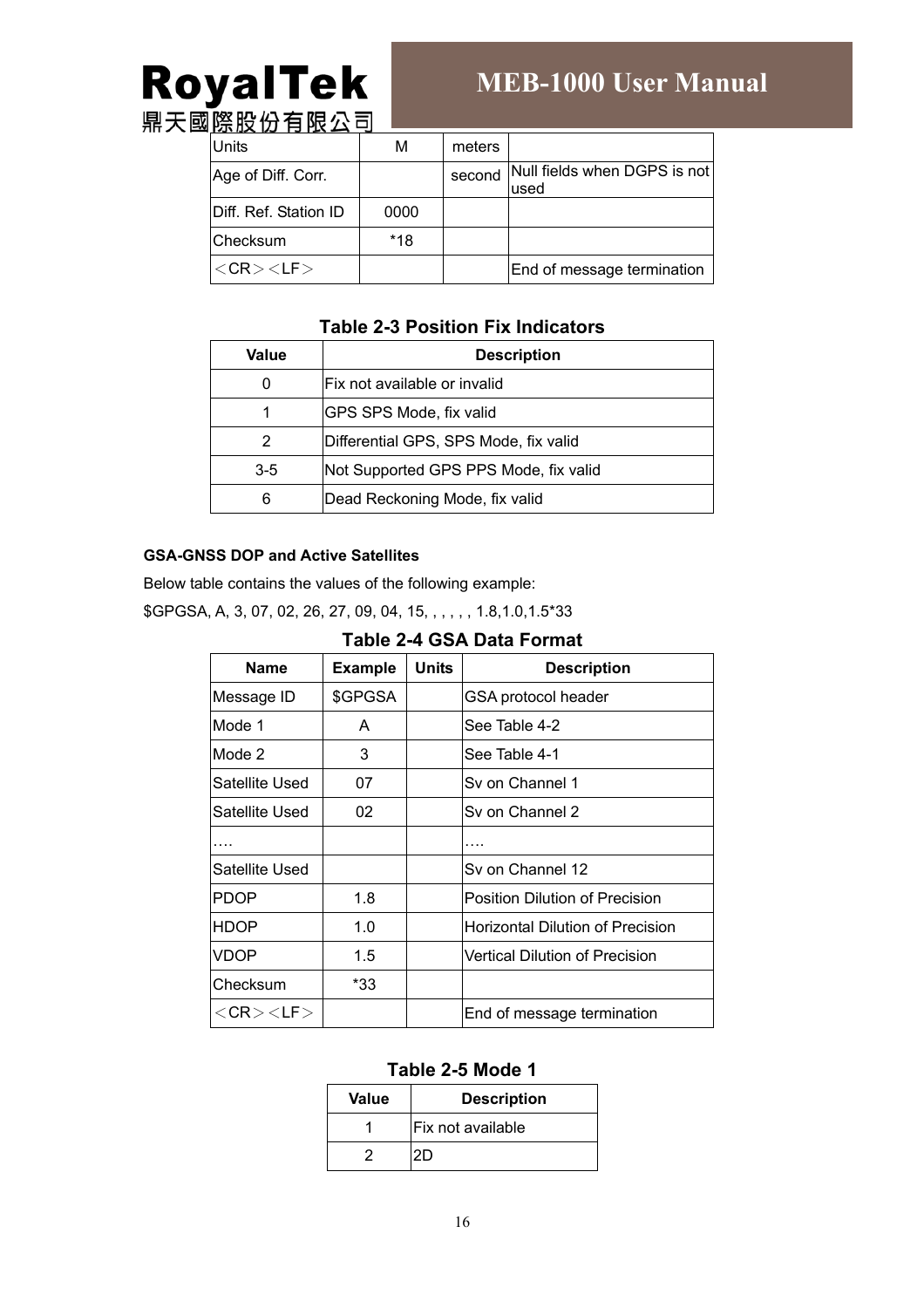

 $3$  3D

#### **Table 2-6 Mode 2**

| Value | <b>Description</b>                              |  |  |  |
|-------|-------------------------------------------------|--|--|--|
| М     | Manual-forced to operate in 2D or 3D mode       |  |  |  |
| А     | Automatic-allowed to automatically switch 2D/3D |  |  |  |

#### **GSV-GNSS Satellites in View**

Below table contains the values of the following example: \$GPGSV, 2, 1, 07, 07, 79, 048, 42, 02, 51, 062, 43, 26, 36, 256, 42, 27, 27, 138, 42\*71\$GPGSV, 2, 2, 07, 09, 23, 313, 42, 04, 19, 159, 41, 15, 12, 041, 42\*41

| <b>Name</b>              | <b>Example</b> | <b>Units</b> | <b>Description</b>                      |
|--------------------------|----------------|--------------|-----------------------------------------|
| Message ID               | \$GPGSV        |              | GSV protocol header                     |
| Number of                | $\overline{2}$ |              | Range 1 to 3                            |
| $M$ essages <sup>1</sup> |                |              |                                         |
| Messages                 | 1              |              | Range 1 to 3                            |
| Number <sup>1</sup>      |                |              |                                         |
| Satellites in View       | 07             |              |                                         |
| Satellite ID             | 07             |              | Channel 1(Range 1 to 32)                |
| Elevation                | 79             |              | degrees Channel 1 (Maximum 90)          |
| Azimuth                  | 048            |              | degrees Channel 1(True, Range 0 to 359) |
| SNR (C/No)               | 42             | dBHz         | Range 0 to 99, null when not tracking   |
|                          |                |              |                                         |
| Satellite ID             | 27             |              | Channel 4(Range 1 to 32)                |
| Elevation                | 27             |              | degrees Channel 4(Maximum 90)           |
| Azimuth                  | 138            |              | degrees Channel 4(True, Range 0 to 359) |
| SNR (C/No)               | 42             | <b>dBHz</b>  | Range 0 to 99, null when not tracking   |
| Checksum                 | $*71$          |              |                                         |
| $<$ CR $>$ $<$ LF $>$    |                |              | End of message termination              |

#### **Table 2-7 GGA Data Format**

<sup>1</sup>Depending on the number of satellites tracked multiple messages of GSV data may be required.

#### **RMC-Recommended Minimum Specific GNSS Data**

Below table contains the values of the following example:

\$GPRMC, 161229.487, A, 3723.2475, N, 12158.3416, W, 0.13, 309.62, 120598, ,\*10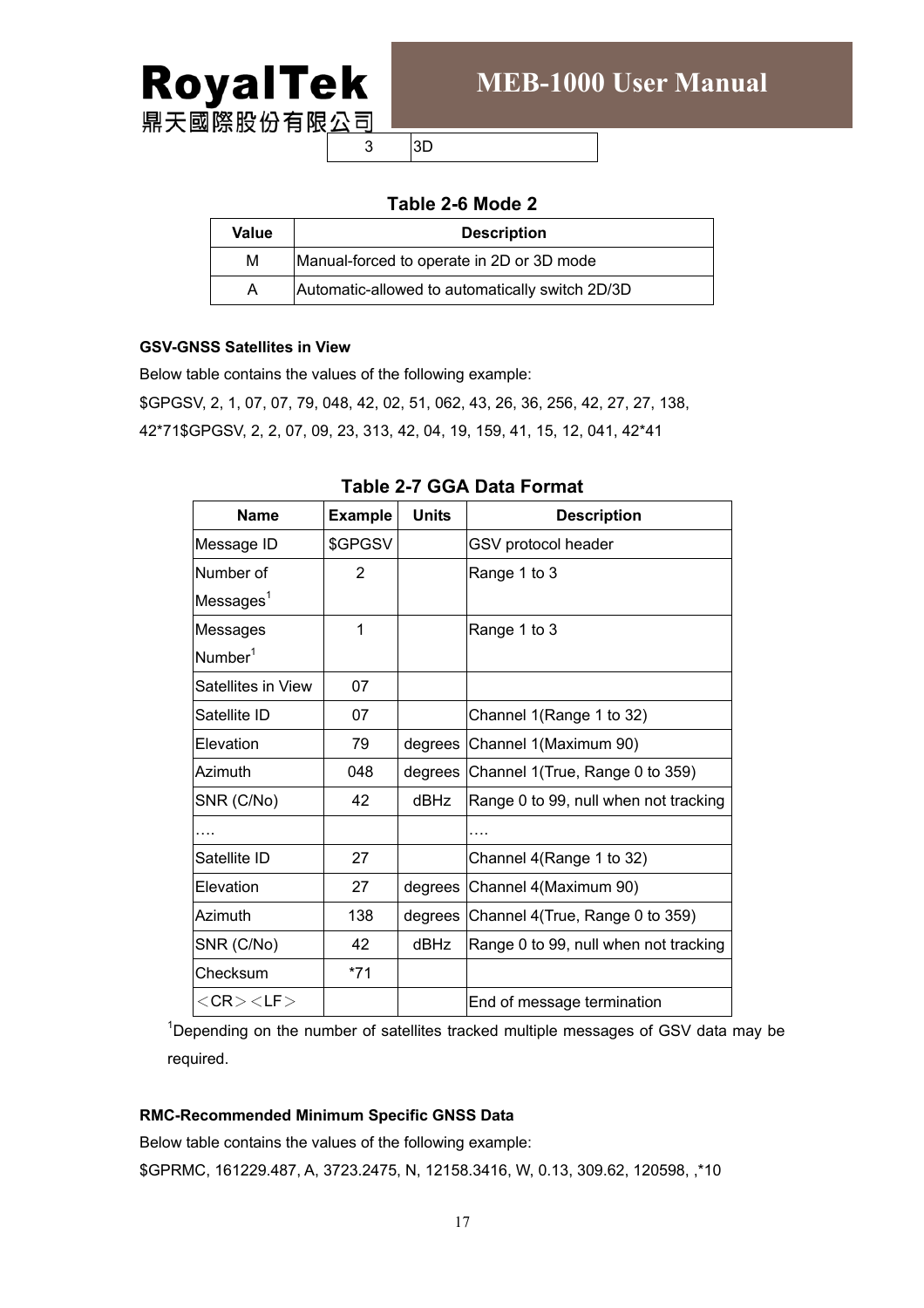| <b>Name</b>               | <b>Example</b> | <b>Units</b> | <b>Description</b>               |
|---------------------------|----------------|--------------|----------------------------------|
| Message ID                | \$GPRMC        |              | RMC protocol header              |
| <b>UTC Position</b>       | 161229.487     |              | hhmmss.sss                       |
| Status                    | A              |              | A=data valid or V=data not valid |
| Latitude                  | 3723.2475      |              | ddmm.mmmm                        |
| N/S Indicator             | N              |              | N=north or S=south               |
| Longitude                 | 12158.3416     |              | dddmm.mmmm                       |
| E/W Indicator             | W              |              | E=east or W=west                 |
| Speed Over Ground         | 0.13           | knots        |                                  |
| Course Over               | 309.62         | degrees      | True                             |
| Ground                    |                |              |                                  |
| Date                      | 120598         |              | ddmmyy                           |
| <b>Magnetic Variation</b> |                | degrees      | E=east or W=west                 |
| Mode                      | A              |              | A=Autonomous, D=DGPS, E=DR       |
| Checksum                  | *10            |              |                                  |

#### **Table 2-8 GGA Data Format**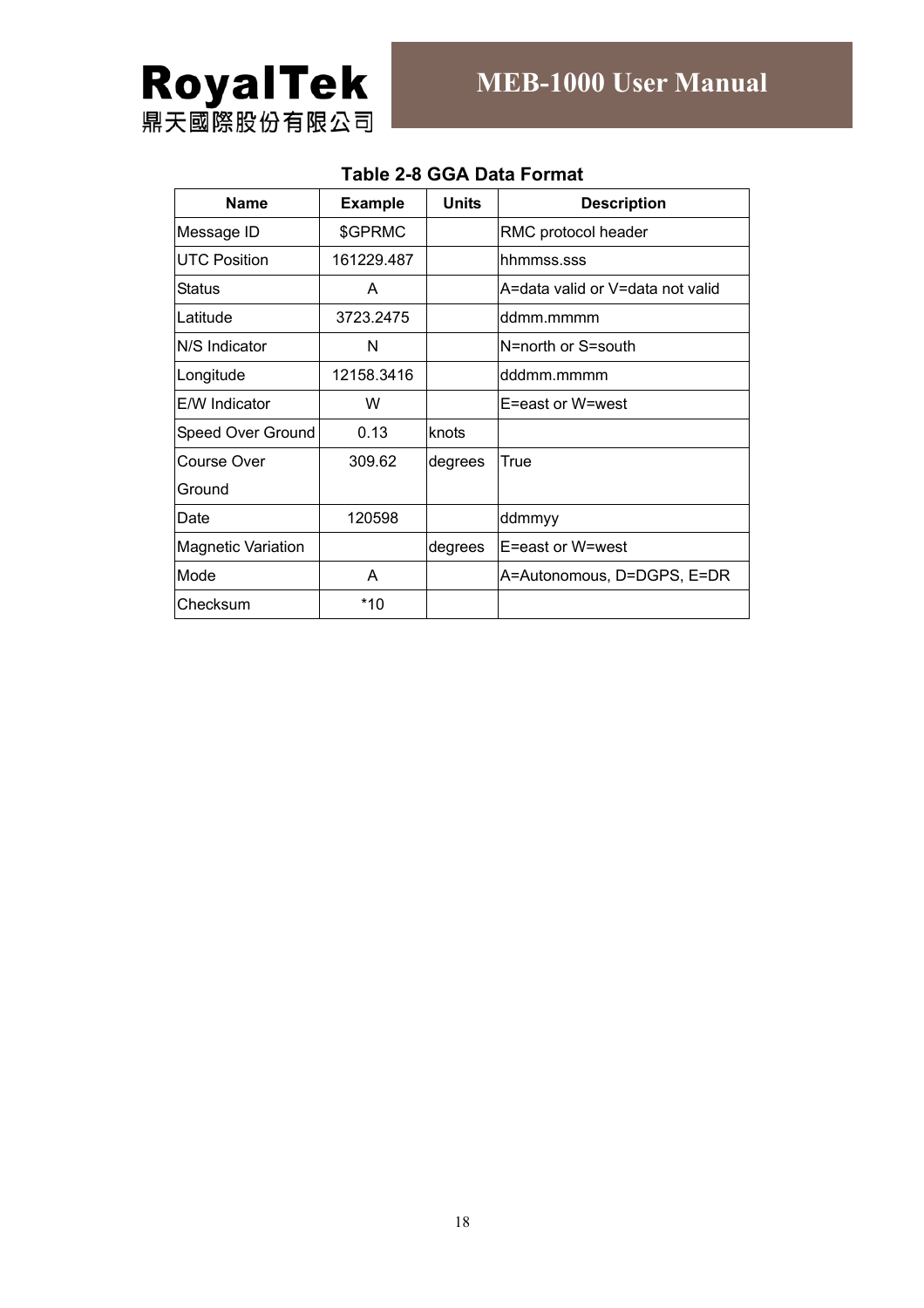

鼎天國際股份有限公司

# **3 RoHS Reflow Diagram**



**Figure 8 RoHS Reflow Diagram**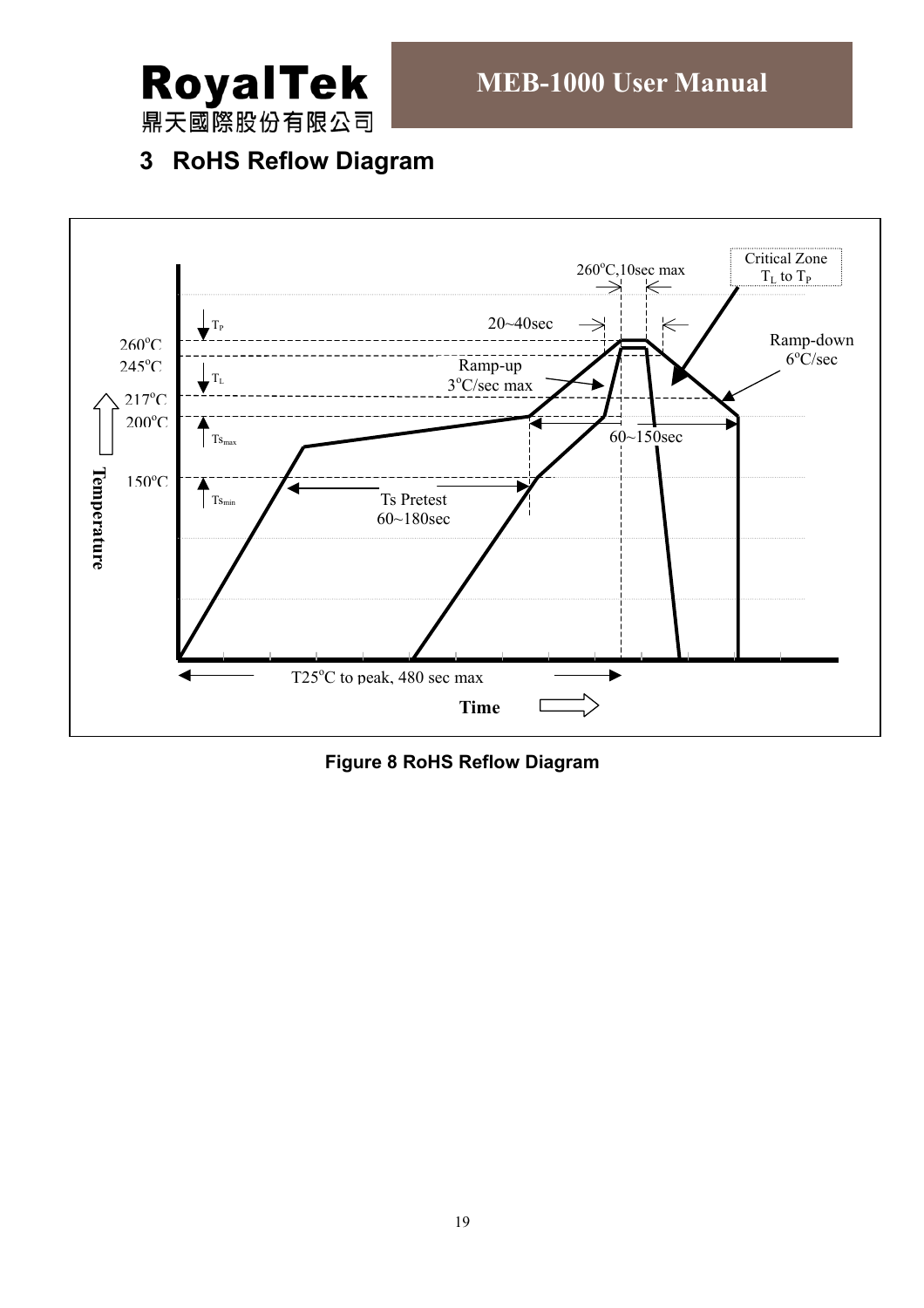

# **4 Package Specification and Order Information**

Shipment Method: Tape and reel

SMT type with stamp holes (31 holes)



**Figure 9 Tape & Reel Packaging Information**